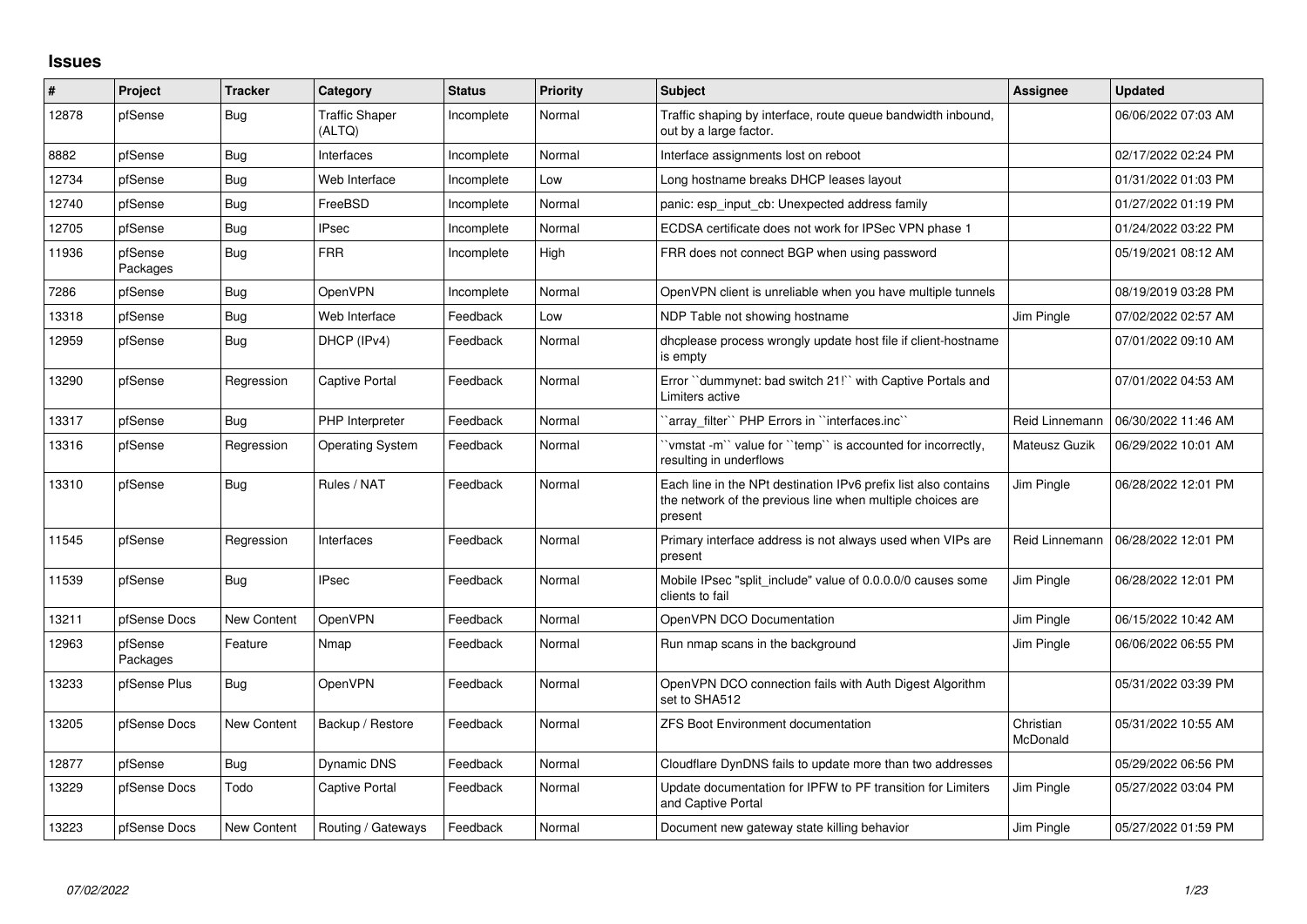| $\pmb{\#}$ | Project             | <b>Tracker</b> | Category                            | <b>Status</b> | <b>Priority</b> | <b>Subject</b>                                                                                                                          | Assignee              | <b>Updated</b>      |
|------------|---------------------|----------------|-------------------------------------|---------------|-----------------|-----------------------------------------------------------------------------------------------------------------------------------------|-----------------------|---------------------|
| 9123       | pfSense             | Bug            | Interfaces                          | Feedback      | Very High       | Adding/configuring vlan on ixl-devices causes<br>aq_add_macvlan err -53, aq_error 14                                                    | Luiz Souza            | 05/16/2022 07:57 AM |
| 13115      | pfSense<br>Packages | <b>Bug</b>     | WireGuard                           | Feedback      | Normal          | WireGuard panic due to KBI changes in<br>'udp_tun_func_t()'`                                                                            | Christian<br>McDonald | 05/15/2022 10:47 AM |
| 9024       | pfSense             | <b>Bug</b>     | <b>Traffic Shaper</b><br>(Limiters) | Feedback      | Normal          | Ping packet loss under load when using limiters                                                                                         |                       | 05/12/2022 11:55 AM |
| 12354      | pfSense<br>Packages | Todo           | haproxy                             | Feedback      | High            | Update haproxy-devel to mitigate CVE-2021-40346                                                                                         | Viktor Gurov          | 05/12/2022 08:50 AM |
| 13114      | pfSense<br>Packages | <b>Bug</b>     | <b>BIND</b>                         | Feedback      | Normal          | BIND calls rndc in rc_stop when named is not running                                                                                    | <b>Stuart Wyatt</b>   | 05/04/2022 12:41 PM |
| 13098      | pfSense<br>Packages | <b>Bug</b>     | haproxy                             | Feedback      | Low             | HAProxy Virtual IP broken link under Frontend setup                                                                                     |                       | 04/27/2022 08:35 AM |
| 11693      | pfSense<br>Packages | <b>Bug</b>     | <b>FRR</b>                          | Feedback      | Normal          | IPv6 static routing fails                                                                                                               | Viktor Gurov          | 04/26/2022 08:50 AM |
| 13095      | pfSense<br>Packages | <b>Bug</b>     | Snort                               | Feedback      | Normal          | Snort VRT change in Shared Object Rules path name results<br>in failure to extract and update Snort Shared Object Rules<br>when enabled | <b>Bill Meeks</b>     | 04/25/2022 12:22 PM |
| 13096      | pfSense<br>Packages | Feature        | Snort                               | Feedback      | Normal          | Improve robustness of Snort Rules Update Log size limitation<br>logic                                                                   | <b>Bill Meeks</b>     | 04/25/2022 12:22 PM |
| 9721       | pfSense<br>Packages | Feature        | Squid                               | Feedback      | Normal          | add squidclient -h 127.0.0.1 mgr:info output to Diagnostics /<br>Squid and status.php                                                   | Viktor Gurov          | 04/22/2022 02:21 AM |
| 9982       | pfSense<br>Packages | Feature        | Squid                               | Feedback      | Normal          | basic Idap auth TLS connection                                                                                                          | Viktor Gurov          | 04/22/2022 02:21 AM |
| 10450      | pfSense<br>Packages | Bug            | Squid                               | Feedback      | Normal          | Squid reverse proxy switching peers                                                                                                     | Viktor Gurov          | 04/22/2022 02:21 AM |
| 10572      | pfSense<br>Packages | <b>Bug</b>     | Squid                               | Feedback      | Normal          | STARTTLS option is ignored                                                                                                              | Viktor Gurov          | 04/22/2022 02:20 AM |
| 10779      | pfSense<br>Packages | Feature        | haproxy                             | Feedback      | Normal          | HAProxy SSL/TLS Compatibility Mode                                                                                                      | Viktor Gurov          | 04/22/2022 02:20 AM |
| 10871      | pfSense<br>Packages | Feature        | FreeRADIUS                          | Feedback      | Normal          | Extra time period counters for SQL backend                                                                                              | Viktor Gurov          | 04/22/2022 02:19 AM |
| 10908      | pfSense<br>Packages | Feature        | FreeRADIUS                          | Feedback      | Normal          | FreeRADIUS server certificate not using full CA chain                                                                                   | Viktor Gurov          | 04/22/2022 02:19 AM |
| 12330      | pfSense<br>Packages | <b>Bug</b>     | pfBlockerNG                         | Feedback      | Normal          | pfBlockerNG devel creating invalid NAT rules on boot                                                                                    |                       | 04/21/2022 12:40 PM |
| 12114      | pfSense<br>Packages | <b>Bug</b>     | syslog-ng                           | Feedback      | Normal          | syslog-ng only binds to the last specified interface                                                                                    |                       | 04/21/2022 12:40 PM |
| 12073      | pfSense<br>Packages | <b>Bug</b>     | NET-SNMP                            | Feedback      | Normal          | netsnmptrapd.conf syntax is wrong                                                                                                       |                       | 04/21/2022 12:40 PM |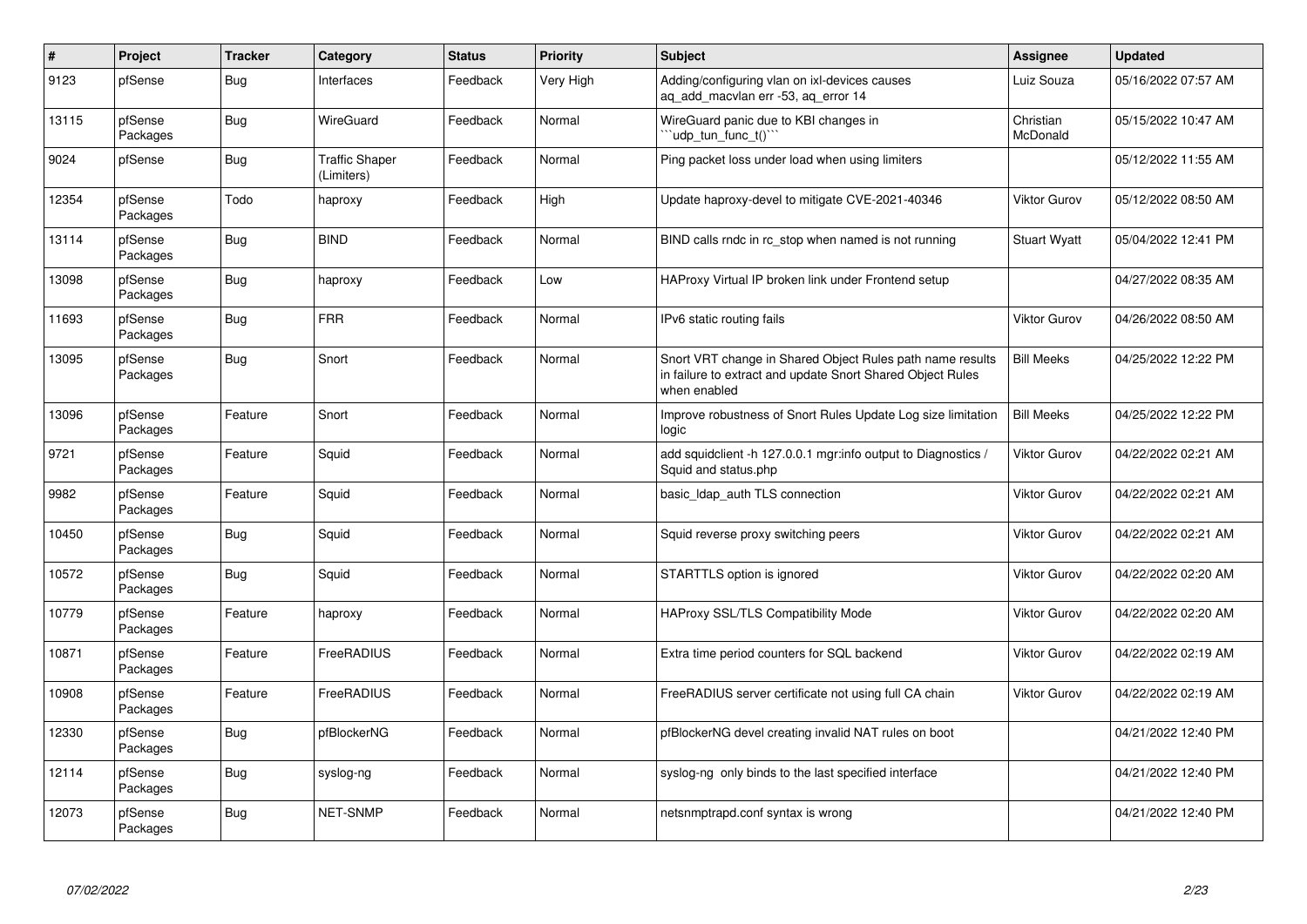| $\pmb{\#}$ | Project             | <b>Tracker</b> | Category    | <b>Status</b> | <b>Priority</b> | <b>Subject</b>                                                                                                                      | <b>Assignee</b> | <b>Updated</b>      |
|------------|---------------------|----------------|-------------|---------------|-----------------|-------------------------------------------------------------------------------------------------------------------------------------|-----------------|---------------------|
| 11434      | pfSense<br>Packages | Bug            | squidguard  | Feedback      | Normal          | SquidGuard over 1.16.18 11                                                                                                          |                 | 04/21/2022 12:40 PM |
| 11185      | pfSense<br>Packages | <b>Bug</b>     | ntop        | Feedback      | Normal          | Redis service stopping before NtopNg                                                                                                |                 | 04/21/2022 12:40 PM |
| 10936      | pfSense<br>Packages | Bug            | haproxy     | Feedback      | Normal          | both haproxy/haproxy-devel non-existent option lb-agent-chk                                                                         |                 | 04/21/2022 12:40 PM |
| 10796      | pfSense<br>Packages | Feature        | Cellular    | Feedback      | Normal          | Huawei ME909u-521 support                                                                                                           |                 | 04/21/2022 12:40 PM |
| 10692      | pfSense<br>Packages | Bug            | <b>PIMD</b> | Feedback      | Normal          | PIMD starts twice at boot                                                                                                           |                 | 04/21/2022 12:40 PM |
| 10445      | pfSense<br>Packages | Bug            | <b>BIND</b> | Feedback      | Normal          | BIND crashed when added RPZ. rpz is not a master or slave<br>zone.                                                                  |                 | 04/21/2022 12:40 PM |
| 10393      | pfSense<br>Packages | <b>Bug</b>     | syslog-ng   | Feedback      | Normal          | Syslog-ng TLS support is broken                                                                                                     |                 | 04/21/2022 12:40 PM |
| 10330      | pfSense<br>Packages | Bug            | <b>BIND</b> | Feedback      | Normal          | BIND zone configuration displays wrong DS resource record<br>with inline DNSSEC signing enabled                                     |                 | 04/21/2022 12:40 PM |
| 9916       | pfSense<br>Packages | Feature        | <b>BIND</b> | Feedback      | Normal          | Check allow-transfer in custom option when the zone is slave                                                                        |                 | 04/21/2022 12:40 PM |
| 9762       | pfSense<br>Packages | Feature        | Squid       | Feedback      | Normal          | Squid Reverse Proxy Change redir domain(s) to use regex                                                                             |                 | 04/21/2022 12:40 PM |
| 7797       | pfSense<br>Packages | Bug            | Squid       | Feedback      | Normal          | Squid Reverse Proxy alternating between destinations                                                                                |                 | 04/21/2022 12:40 PM |
| 7039       | pfSense<br>Packages | Bug            | haproxy     | Feedback      | Normal          | HAProxy backend configuration does not handle intermediate<br>CAs properly                                                          |                 | 04/21/2022 12:40 PM |
| 10426      | pfSense<br>Packages | Bug            | Filer       | Feedback      | Normal          | Filer must validate that File name is unig                                                                                          |                 | 04/20/2022 11:02 AM |
| 13022      | pfSense<br>Packages | <b>Bug</b>     | haproxy     | Feedback      | Normal          | HAProxy - Sub Frontends ignore Client verification CA<br>certificates                                                               |                 | 04/06/2022 12:55 PM |
| 13034      | pfSense<br>Packages | <b>Bug</b>     | Zabbix      | Feedback      | Normal          | Zabbix6 Agent and Proxy fail to set the PSK from the web GUI<br>in its conf files                                                   | Viktor Gurov    | 04/06/2022 11:59 AM |
| 11343      | pfSense<br>Packages | <b>Bug</b>     | <b>BIND</b> | Feedback      | Low             | Invalid link to pfSense-pkg-bind changelog                                                                                          | Viktor Gurov    | 04/05/2022 08:12 AM |
| 10900      | pfSense<br>Packages | <b>Bug</b>     | Backup      | Feedback      | Normal          | /packages/backup/backup.php?a=download&t=backup<br>HTTP 504, or Sends PHP Error Message as ASCII/Text file<br>Named pfsense.bak.tgz |                 | 04/05/2022 01:51 AM |
| 13002      | pfSense<br>Packages | Regression     | <b>BIND</b> | Feedback      | Normal          | BIND 9.16 13 could not find existing DNSSEC keys at<br>/cf/named/etc/namedb/keys due to directory change                            | Viktor Gurov    | 03/31/2022 12:14 PM |
| 12980      | pfSense Docs        | Todo           | OpenVPN     | Feedback      | Normal          | Add warnings against OpenVPN Shared Key mode                                                                                        | Jim Pingle      | 03/24/2022 02:11 PM |
| 12882      | pfSense<br>Packages | Feature        | pfBlockerNG | Feedback      | Normal          | Add the option to specify CURLOPT INTERFACE in<br>pfBlockerNG IPv4/IPv6 lists                                                       |                 | 03/24/2022 11:16 AM |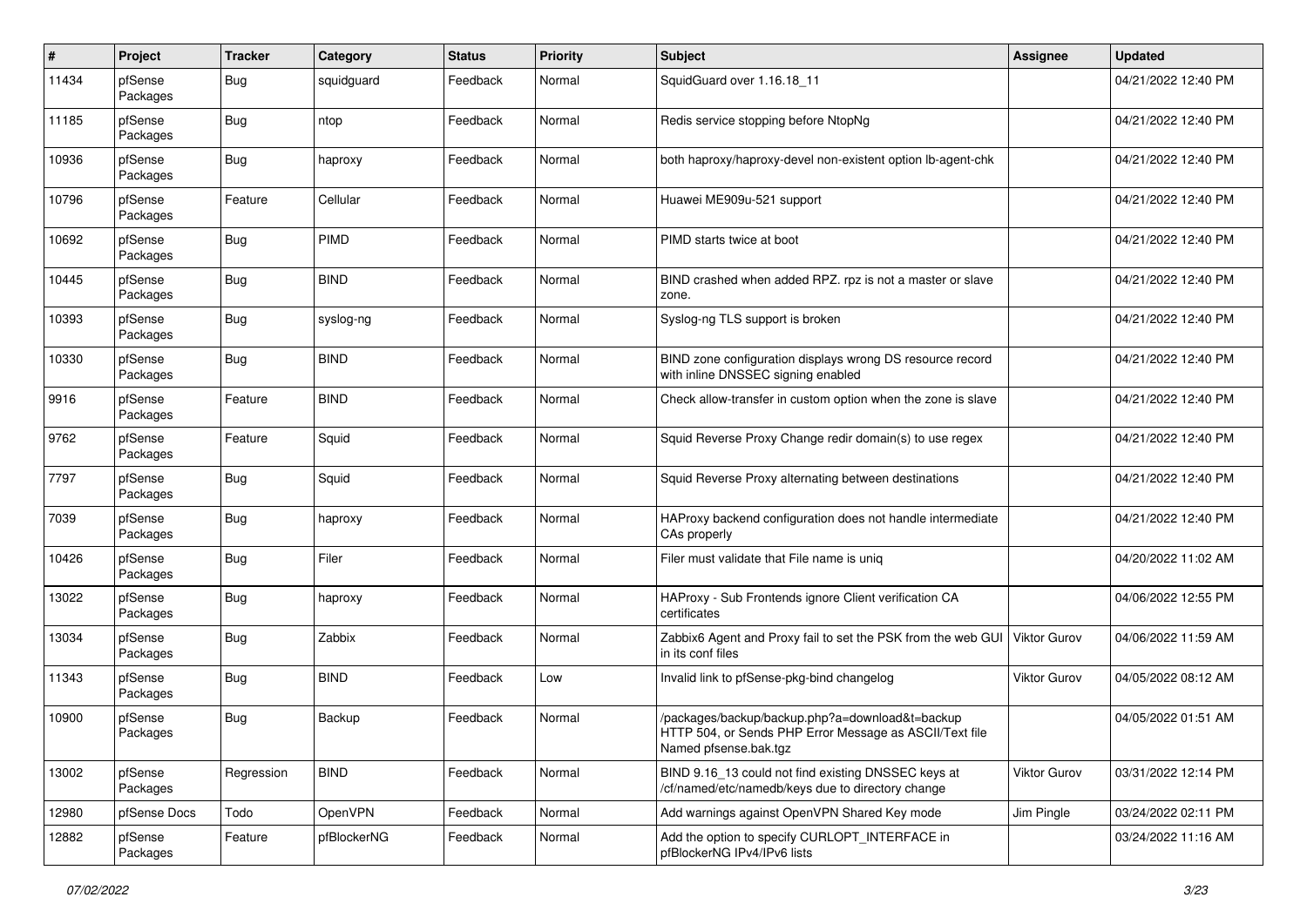| #     | Project             | Tracker    | Category                            | <b>Status</b> | <b>Priority</b> | <b>Subject</b>                                                                                                                                                          | <b>Assignee</b>     | <b>Updated</b>      |
|-------|---------------------|------------|-------------------------------------|---------------|-----------------|-------------------------------------------------------------------------------------------------------------------------------------------------------------------------|---------------------|---------------------|
| 12706 | pfSense<br>Packages | Bug        | pfBlockerNG                         | Feedback      | Normal          | pfBlockerNG and unbound does not work after switching /var<br>to RAM disk                                                                                               | Viktor Gurov        | 03/24/2022 10:47 AM |
| 12951 | pfSense<br>Packages | <b>Bug</b> | <b>FRR</b>                          | Feedback      | Normal          | FRR cannot remove IPv6 routes                                                                                                                                           |                     | 03/22/2022 09:24 PM |
| 12829 | pfSense             | Bug        | <b>Traffic Shaper</b><br>(Limiters) | Feedback      | Normal          | Dummynet kernel module fails to load after upgrade.                                                                                                                     |                     | 03/17/2022 09:26 AM |
| 12926 | pfSense             | Bug        | Interfaces                          | Feedback      | Normal          | Changing LAGG type on CARP interfaces makes VIPs go to<br>an "init" State                                                                                               |                     | 03/10/2022 10:52 AM |
| 12869 | pfSense<br>Packages | Bug        | <b>BIND</b>                         | Feedback      | Normal          | Bind DNS Package AAAA filtering Broken on new ZFS Installs                                                                                                              | <b>Viktor Gurov</b> | 03/09/2022 12:38 PM |
| 12907 | pfSense<br>Packages | <b>Bug</b> | PIMD                                | Feedback      | Normal          | PIMD: Nonexistent interfaces should be hidden/disabled in<br>pimd.conf before bringing up the service                                                                   |                     | 03/07/2022 03:51 PM |
| 11530 | pfSense<br>Packages | Bug        | ntop                                | Feedback      | Low             | ntopng 4.2 needs to be updated to 4.3, Bug when accessing a<br>host for details                                                                                         |                     | 03/05/2022 08:35 PM |
| 12865 | pfSense<br>Packages | Todo       | <b>RRD Summary</b>                  | Feedback      | Normal          | <b>RRD Summary improvements</b>                                                                                                                                         | <b>Viktor Gurov</b> | 03/04/2022 12:20 PM |
| 11879 | pfSense<br>Packages | Feature    | <b>ACME</b>                         | Feedback      | Normal          | Add support for SSL.com ACME server                                                                                                                                     | Jim Pingle          | 03/02/2022 02:03 PM |
| 12742 | pfSense<br>Packages | <b>Bug</b> | <b>FreeRADIUS</b>                   | Feedback      | Normal          | freeRADIUS virtual-server-default: modules dailycounter,<br>monthlycounter, noresetcounter, expire_on_login in authorize<br>section prevent virtual server from loading |                     | 03/01/2022 12:45 PM |
| 12853 | pfSense             | <b>Bug</b> | <b>NAT Reflection</b>               | Feedback      | High            | Network Address Translation - Pure NAT pfsense freeze after<br>reboot                                                                                                   |                     | 02/22/2022 08:40 AM |
| 12475 | pfSense<br>Packages | Bug        | OpenVPN Client<br>Export            | Feedback      | Normal          | OpenVPN Client Export does not show certificate without<br>private key                                                                                                  | Jim Pingle          | 02/17/2022 08:24 AM |
| 12683 | pfSense<br>Packages | Bug        | Snort                               | Feedback      | Normal          | snort_get_vpns_list() does not include OpenVPN CSO                                                                                                                      | <b>Viktor Gurov</b> | 02/15/2022 10:47 AM |
| 12543 | pfSense             | Bug        | Web Interface                       | Feedback      | Normal          | Deleteing a Outbound NAT rule gave me an empty rule and<br>displayed php error in UI.                                                                                   |                     | 02/14/2022 04:36 AM |
| 8179  | pfSense             | Bug        | DHCP (IPv4)                         | Feedback      | Normal          | Incorrect reverse DNS zone in DHCP server config for<br>non-octet-aligned subnet mask                                                                                   | Renato Botelho      | 02/09/2022 11:17 PM |
| 12351 | pfSense<br>Packages | Todo       | pfBlockerNG                         | Feedback      | Normal          | Remove non-functional feeds                                                                                                                                             | Viktor Gurov        | 02/04/2022 02:29 PM |
| 12258 | pfSense<br>Packages | Bug        | WireGuard                           | Feedback      | Normal          | Copy key buttons only work in HTTPS mode                                                                                                                                |                     | 02/03/2022 04:57 AM |
| 9700  | pfSense<br>Packages | Feature    | Squid                               | Feedback      | Normal          | Secure Squid HTTPS Proxy                                                                                                                                                |                     | 01/25/2022 06:39 PM |
| 11927 | pfSense             | Feature    | DHCP (IPv4)                         | Feedback      | Normal          | Allow DHCP not to serve a gateway - small fix                                                                                                                           |                     | 01/03/2022 04:17 PM |
| 11130 | pfSense<br>Packages | Feature    | FRR                                 | Feedback      | Normal          | FRR RIP support                                                                                                                                                         | Jim Pingle          | 12/31/2021 04:19 PM |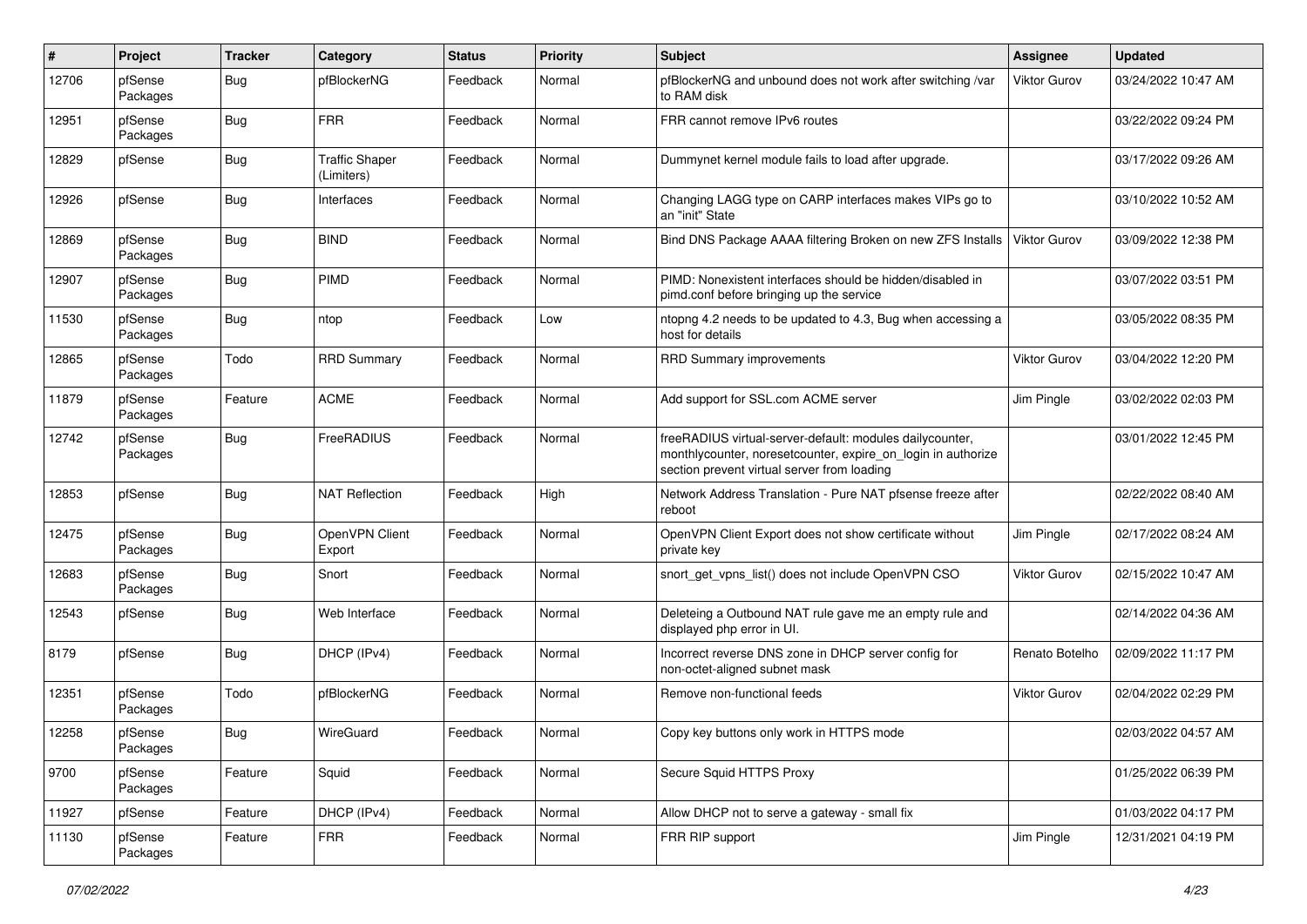| $\sharp$ | Project             | <b>Tracker</b> | Category                | <b>Status</b> | <b>Priority</b> | <b>Subject</b>                                                                                           | Assignee              | <b>Updated</b>      |
|----------|---------------------|----------------|-------------------------|---------------|-----------------|----------------------------------------------------------------------------------------------------------|-----------------------|---------------------|
| 12423    | pfSense<br>Packages | Bug            | pfBlockerNG             | Feedback      | Normal          | Dashboard shows "SQLite database missing, Force Reload<br>DNSBL to recover!"                             |                       | 12/31/2021 01:06 PM |
| 12414    | pfSense<br>Packages | <b>Bug</b>     | pfBlockerNG             | Feedback      | Normal          | DNSBL SafeSearch page displays input validation error if DoH<br>DoT blocking is not enabled              |                       | 12/30/2021 02:49 PM |
| 12206    | pfSense<br>Packages | <b>Bug</b>     | <b>NET-SNMP</b>         | Feedback      | Normal          | Certificate Manager page doesn't show Net-SNMP used<br>certificates                                      | <b>Viktor Gurov</b>   | 12/30/2021 09:40 AM |
| 12653    | pfSense<br>Packages | Regression     | <b>FRR</b>              | Feedback      | Normal          | RIP related startup error                                                                                | Viktor Gurov          | 12/30/2021 08:37 AM |
| 12643    | pfSense<br>Packages | Regression     | Suricata                | Feedback      | Normal          | Rule categories are cleared after clicking the save button on<br>the Global Settings page                |                       | 12/30/2021 03:44 AM |
| 6651     | pfSense<br>Packages | Feature        | <b>FRR</b>              | Feedback      | Normal          | Loopback interfaces                                                                                      | Christian<br>McDonald | 12/25/2021 02:42 PM |
| 12264    | pfSense<br>Packages | Bug            | Squid                   | Feedback      | Low             | Stray <table> line in squid monitor.php</table>                                                          | <b>Viktor Gurov</b>   | 12/23/2021 10:53 AM |
| 11098    | pfSense<br>Packages | Bug            | Backup                  | Feedback      | Normal          | Backup Files and Directories plugin crashes firewall if /root<br>specified as backup location            | <b>Viktor Gurov</b>   | 12/23/2021 10:45 AM |
| 12215    | pfSense             | Regression     | <b>OpenVPN</b>          | Feedback      | Normal          | OpenVPN does not resync when running on a gateway group                                                  |                       | 12/22/2021 05:49 AM |
| 11738    | pfSense<br>Packages | Regression     | squidquard              | Feedback      | Normal          | SquidGuard 1.16.18 17 Not Filtering Blacklist<br>No-Transparent Mode                                     | <b>Viktor Gurov</b>   | 12/21/2021 05:48 AM |
| 11960    | pfSense             | <b>Bug</b>     | Gateway Monitoring      | Feedback      | Normal          | Gateway Monitoring Traffic Goes Out Default Gateway                                                      |                       | 12/20/2021 05:43 AM |
| 12547    | pfSense             | Bug            | <b>Operating System</b> | Feedback      | Normal          | unsheduled system reboot/crash                                                                           | Mateusz Guzik         | 12/01/2021 01:20 PM |
| 12506    | pfSense<br>Packages | <b>Bug</b>     | Suricata                | Feedback      | Normal          | Only selected instance is restarted on suppress list change                                              | <b>Viktor Gurov</b>   | 12/01/2021 04:43 AM |
| 11210    | pfSense<br>Packages | Feature        | Suricata                | Feedback      | Normal          | 3rd party rulesets                                                                                       | <b>Viktor Gurov</b>   | 11/24/2021 04:21 AM |
| 7096     | pfSense             | <b>Bug</b>     | <b>DNS Resolver</b>     | Feedback      | Normal          | Unbound fails to start on boot if specific network devices are<br>configured in the "Network Interfaces" |                       | 11/22/2021 08:59 AM |
| 8576     | pfSense             | <b>Bug</b>     | Rules / NAT             | Feedback      | Low             | pfSense stops passing traffic after some time when using<br>Outbound NAT pool w/ Sticky Address          |                       | 10/28/2021 01:47 PM |
| 10739    | pfSense<br>Packages | Feature        | haproxy                 | Feedback      | Normal          | Update HAproxy-devel package to 2.2 and HAproxy to 2.0                                                   | <b>Viktor Gurov</b>   | 10/03/2021 03:53 PM |
| 11961    | pfSense<br>Packages | <b>Bug</b>     | <b>FRR</b>              | Feedback      | Normal          | FRR OSPF add unwanted area 0 authentication to router ospf                                               | <b>Viktor Gurov</b>   | 09/16/2021 10:25 PM |
| 12167    | pfSense<br>Packages | <b>Bug</b>     | <b>FRR</b>              | Feedback      | Normal          | BGP TCP setkey not set if neighbor is in peer group                                                      | <b>Viktor Gurov</b>   | 09/16/2021 09:38 AM |
| 11135    | pfSense<br>Packages | <b>Bug</b>     | haproxy                 | Feedback      | High            | HAproxy OCSP reponse crontab bug                                                                         | <b>Viktor Gurov</b>   | 09/10/2021 11:51 AM |
| 12322    | pfSense<br>Packages | Bug            | Suricata                | Feedback      | Normal          | Suricata creates invalid HOME NET entries                                                                | Viktor Gurov          | 09/10/2021 11:42 AM |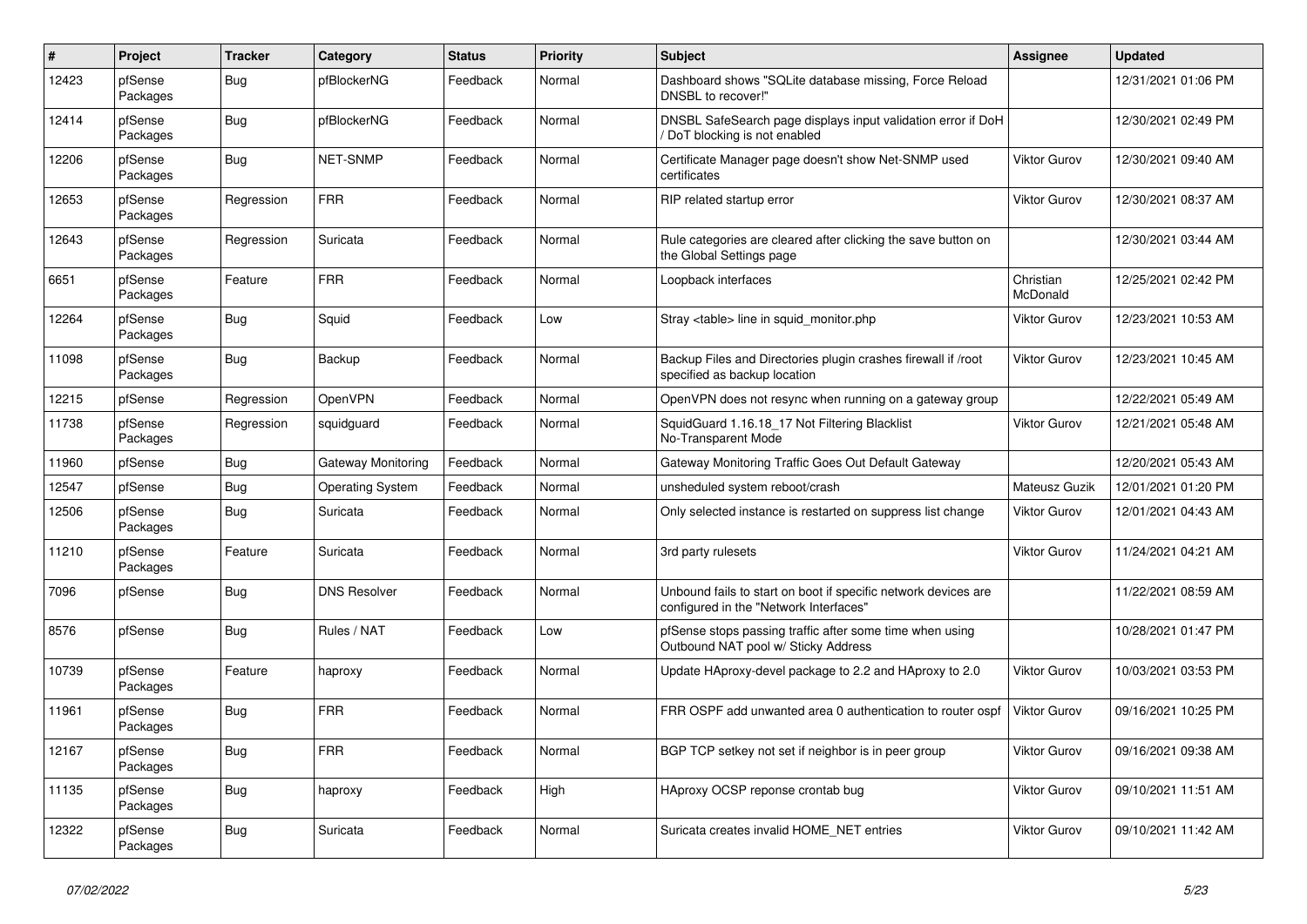| $\#$  | Project             | <b>Tracker</b> | Category                    | <b>Status</b> | <b>Priority</b> | <b>Subject</b>                                                                     | Assignee            | <b>Updated</b>      |
|-------|---------------------|----------------|-----------------------------|---------------|-----------------|------------------------------------------------------------------------------------|---------------------|---------------------|
| 11295 | pfSense<br>Packages | Feature        | pfBlockerNG                 | Feedback      | Normal          | DNSBL IDN support                                                                  | Viktor Gurov        | 09/10/2021 11:33 AM |
| 12292 | pfSense<br>Packages | Feature        | Suricata                    | Feedback      | Normal          | GeoIP look on the Alerts, Blocked and Files pages                                  | Viktor Gurov        | 08/23/2021 08:16 AM |
| 6964  | pfSense<br>Packages | Bug            | Suricata                    | Feedback      | Normal          | Host OS Policy Assignment broken when using "Import" or<br>"Aliases" buttons       | Viktor Gurov        | 08/20/2021 07:52 AM |
| 10872 | pfSense<br>Packages | Feature        | Suricata                    | Feedback      | Normal          | Add adjustable notification for Severity Alert                                     | Viktor Gurov        | 08/20/2021 07:52 AM |
| 9852  | pfSense<br>Packages | Feature        | Suricata                    | Feedback      | Normal          | show File-Store directory listing                                                  | Viktor Gurov        | 08/20/2021 07:52 AM |
| 12278 | pfSense<br>Packages | Regression     | Zabbix                      | Feedback      | Normal          | Invalid plugin_certificates() function name                                        | Viktor Gurov        | 08/19/2021 05:52 AM |
| 11847 | pfSense<br>Packages | <b>Bug</b>     | <b>FRR</b>                  | Feedback      | Normal          | Filters not applied to PEER Groups                                                 | Viktor Gurov        | 07/30/2021 07:45 PM |
| 12160 | pfSense<br>Packages | Regression     | syslog-ng                   | Feedback      | High            | An invalid configuration is generated when choosing TLS as<br>the default protocol | Jim Pingle          | 07/23/2021 03:27 PM |
| 11980 | pfSense<br>Packages | Bug            | FreeRADIUS                  | Feedback      | Normal          | EAP does not work with SQL backend                                                 |                     | 07/21/2021 07:24 AM |
| 12036 | pfSense<br>Packages | Bug            | Zabbix                      | Feedback      | Normal          | Certificate Manager page do not show Zabbix used<br>certificates                   | <b>Viktor Gurov</b> | 07/15/2021 11:46 AM |
| 11681 | pfSense<br>Packages | <b>Bug</b>     | <b>FRR</b>                  | Feedback      | Normal          | FRR generates invalid BFD configuration after removing<br>interfaces               | Viktor Gurov        | 07/14/2021 04:40 PM |
| 11746 | pfSense<br>Packages | <b>Bug</b>     | FreeRADIUS                  | Feedback      | Normal          | Second LDAP server configuration misses the ipaNThash<br>control attribute         | Viktor Gurov        | 07/14/2021 01:44 PM |
| 11756 | pfSense<br>Packages | Bug            | haproxy                     | Feedback      | Normal          | HaProxy does not transfer backend states during reload                             | <b>Viktor Gurov</b> | 07/14/2021 01:21 PM |
| 11515 | pfSense<br>Packages | <b>Bug</b>     | node_exporter               | Feedback      | Normal          | node exporter 0.18.1 1 - Unable to interact or start the<br>service from web ui    | Viktor Gurov        | 07/14/2021 12:37 PM |
| 11937 | pfSense<br>Packages | Bug            | haproxy                     | Feedback      | Normal          | HAproxy "Use Client-IP" option breaks Captive Portal                               | Viktor Gurov        | 06/22/2021 08:48 AM |
| 11491 | pfSense<br>Packages | <b>Bug</b>     | haproxy                     | Feedback      | Normal          | haproxy-devel v0.62_2 - startup error 'httpchk'                                    | Viktor Gurov        | 06/22/2021 08:46 AM |
| 12055 | pfSense             | Feature        | <b>Virtual IP Addresses</b> | Feedback      | Normal          | Option to disable XMLRPC Sync for Loopback Virtual IPs                             |                     | 06/18/2021 09:05 AM |
| 11204 | pfSense<br>Packages | <b>Bug</b>     | <b>NET-SNMP</b>             | Feedback      | Normal          | Fix net-snmp logging to syslog                                                     | Jim Pingle          | 03/19/2021 05:10 AM |
| 10990 | pfSense<br>Packages | <b>Bug</b>     | <b>NET-SNMP</b>             | Feedback      | Normal          | net-snmp IPv6 listen address needs to be wrapped in square<br>brackets             |                     | 03/19/2021 05:09 AM |
| 10608 | pfSense<br>Packages | Bug            | Squid                       | Feedback      | Normal          | Update squid port to 4.11-p2                                                       |                     | 03/02/2021 04:00 AM |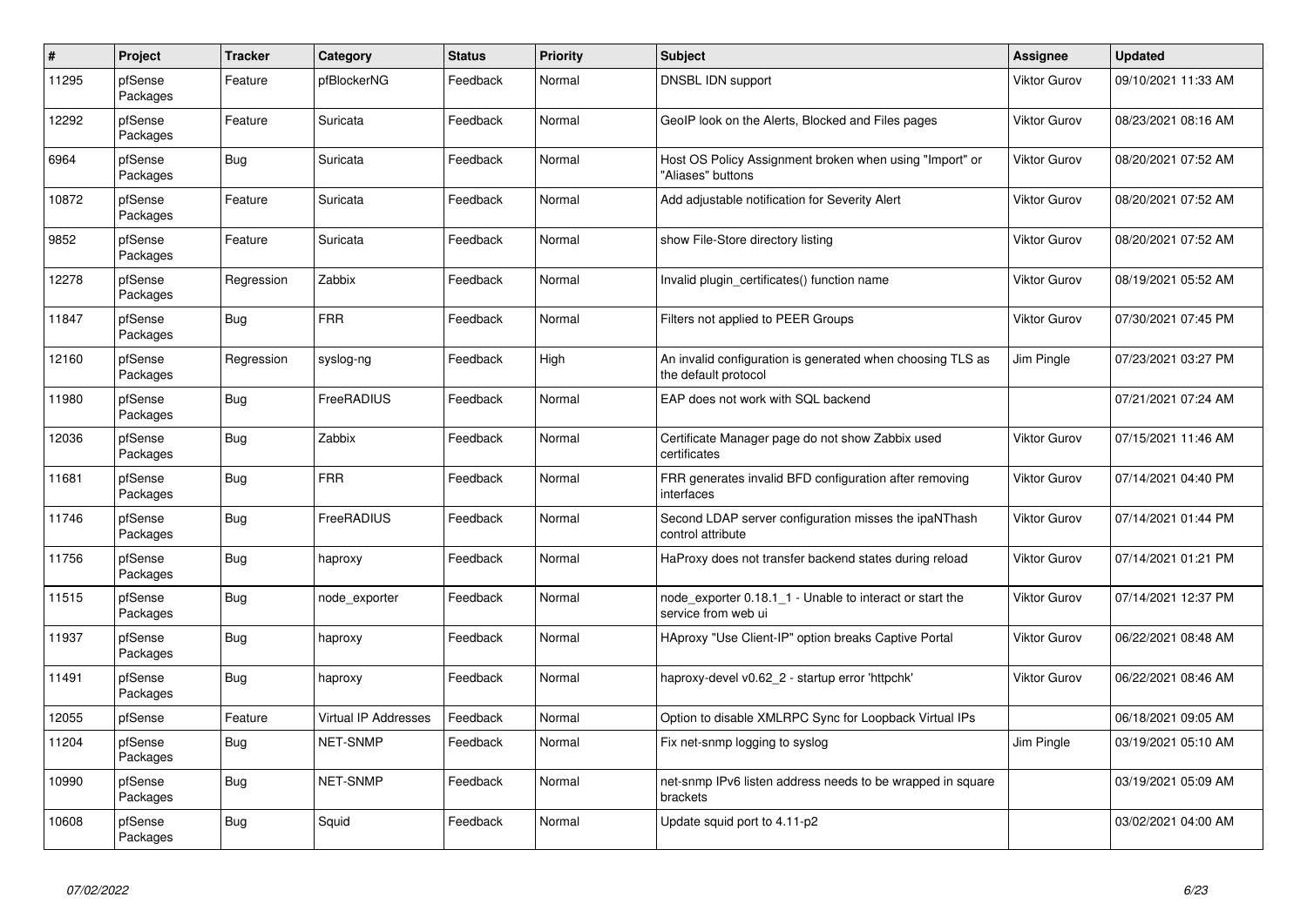| $\sharp$ | Project             | <b>Tracker</b> | Category                            | <b>Status</b> | <b>Priority</b> | <b>Subject</b>                                                                                    | <b>Assignee</b>     | <b>Updated</b>      |
|----------|---------------------|----------------|-------------------------------------|---------------|-----------------|---------------------------------------------------------------------------------------------------|---------------------|---------------------|
| 11477    | pfSense<br>Packages | <b>Bug</b>     | <b>FRR</b>                          | Feedback      | Normal          | FRR does not recognize some BFD options                                                           | Viktor Gurov        | 02/26/2021 10:52 PM |
| 10959    | pfSense             | Bug            | <b>Traffic Graphs</b>               | Feedback      | Low             | Traffic graph stopped on interface used via netmap                                                |                     | 02/22/2021 02:57 AM |
| 11404    | pfSense<br>Packages | <b>Bug</b>     | <b>FRR</b>                          | Feedback      | Normal          | Incorrect prefix/access lists migration on update                                                 | <b>Viktor Gurov</b> | 02/18/2021 09:49 AM |
| 11388    | pfSense<br>Packages | <b>Bug</b>     | <b>FreeRADIUS</b>                   | Feedback      | Normal          | Captive Portal authentication error with MySQL backend                                            | Viktor Gurov        | 02/10/2021 08:54 AM |
| 11155    | pfSense<br>Packages | Feature        | pfBlockerNG                         | Feedback      | Normal          | SafeSearch AAAA                                                                                   | <b>Viktor Gurov</b> | 02/05/2021 04:54 AM |
| 11345    | pfSense<br>Packages | <b>Bug</b>     | <b>FRR</b>                          | Feedback      | Normal          | FRR-OSPF - No "prefix-list" possible                                                              | Jim Pingle          | 02/04/2021 11:03 PM |
| 11331    | pfSense<br>Packages | <b>Bug</b>     | FreeRADIUS                          | Feedback      | Normal          | FreeRADIUS latest package upgrade broke Plain Mac<br>Authentication                               | Viktor Gurov        | 01/30/2021 10:08 AM |
| 4088     | pfSense<br>Packages | <b>Bug</b>     | squidguard                          | Feedback      | Normal          | Buggy squidgurd config file is created                                                            | <b>Viktor Gurov</b> | 01/28/2021 10:01 AM |
| 11248    | pfSense<br>Packages | Feature        | squidguard                          | Feedback      | Normal          | SafeSearch update                                                                                 | <b>Viktor Gurov</b> | 01/28/2021 10:01 AM |
| 11274    | pfSense<br>Packages | <b>Bug</b>     | ntop                                | Feedback      | Normal          | ntopng https web server does not present full certificate chain                                   | <b>Viktor Gurov</b> | 01/28/2021 09:51 AM |
| 11301    | pfSense<br>Packages | Feature        | <b>FRR</b>                          | Feedback      | Normal          | Switch FRR to use default rc file as a service control base                                       | Jim Pingle          | 01/28/2021 09:35 AM |
| 10789    | pfSense<br>Packages | Feature        | <b>FRR</b>                          | Feedback      | Normal          | FRR integrated configuration and hitless reloads                                                  | Jim Pingle          | 01/20/2021 11:16 PM |
| 10541    | pfSense<br>Packages | Feature        | Squid                               | Feedback      | Normal          | Squid failover and load balancing                                                                 | Viktor Gurov        | 01/14/2021 07:34 AM |
| 11180    | pfSense<br>Packages | <b>Bug</b>     | Filer                               | Feedback      | Normal          | Filer run action for files on sync that wan't been modified                                       | Viktor Gurov        | 01/08/2021 07:27 AM |
| 11192    | pfSense             | <b>Bug</b>     | <b>Traffic Shaper</b><br>(Limiters) | Feedback      | Normal          | Using Limiters causes out of order packets within one TCP or<br><b>UDP flow</b>                   |                     | 01/06/2021 12:09 AM |
| 11174    | pfSense             | <b>Bug</b>     | <b>Traffic Shaper</b><br>(ALTQ)     | Feedback      | Normal          | Incorrect traffic shaping on pppoe interface                                                      |                     | 12/21/2020 11:21 PM |
| 10621    | pfSense             | Feature        | Hardware / Drivers                  | Feedback      | Normal          | Update system.inc/system_identify_specific_platform() update<br>to accommodate AWS. Azure and GCP |                     | 06/02/2020 03:16 PM |
| 10577    | pfSense             | Bug            | Hardware / Drivers                  | Feedback      | Normal          | intel x553 (c3000 chipset) loading x520 driver                                                    |                     | 05/28/2020 03:59 AM |
| 8315     | pfSense<br>Packages | <b>Bug</b>     | Mail report                         | Feedback      | Normal          | Mail Report mail_report_send() behavior different than<br>notify_via_smtp()                       | Jim Pingle          | 09/24/2019 10:12 AM |
| 6668     | pfSense             | <b>Bug</b>     | <b>IPsec</b>                        | Feedback      | Normal          | IPSec tunnel + L2TP/IPSec VPN - wrong PSK chosen by<br>pfSense                                    |                     | 09/21/2019 02:07 AM |
| 8251     | pfSense<br>Packages | <b>Bug</b>     | FreeRADIUS                          | Feedback      | Normal          | Captiveportal + FreeRadius "Last activity" resets to Session<br>start                             |                     | 08/13/2019 11:10 AM |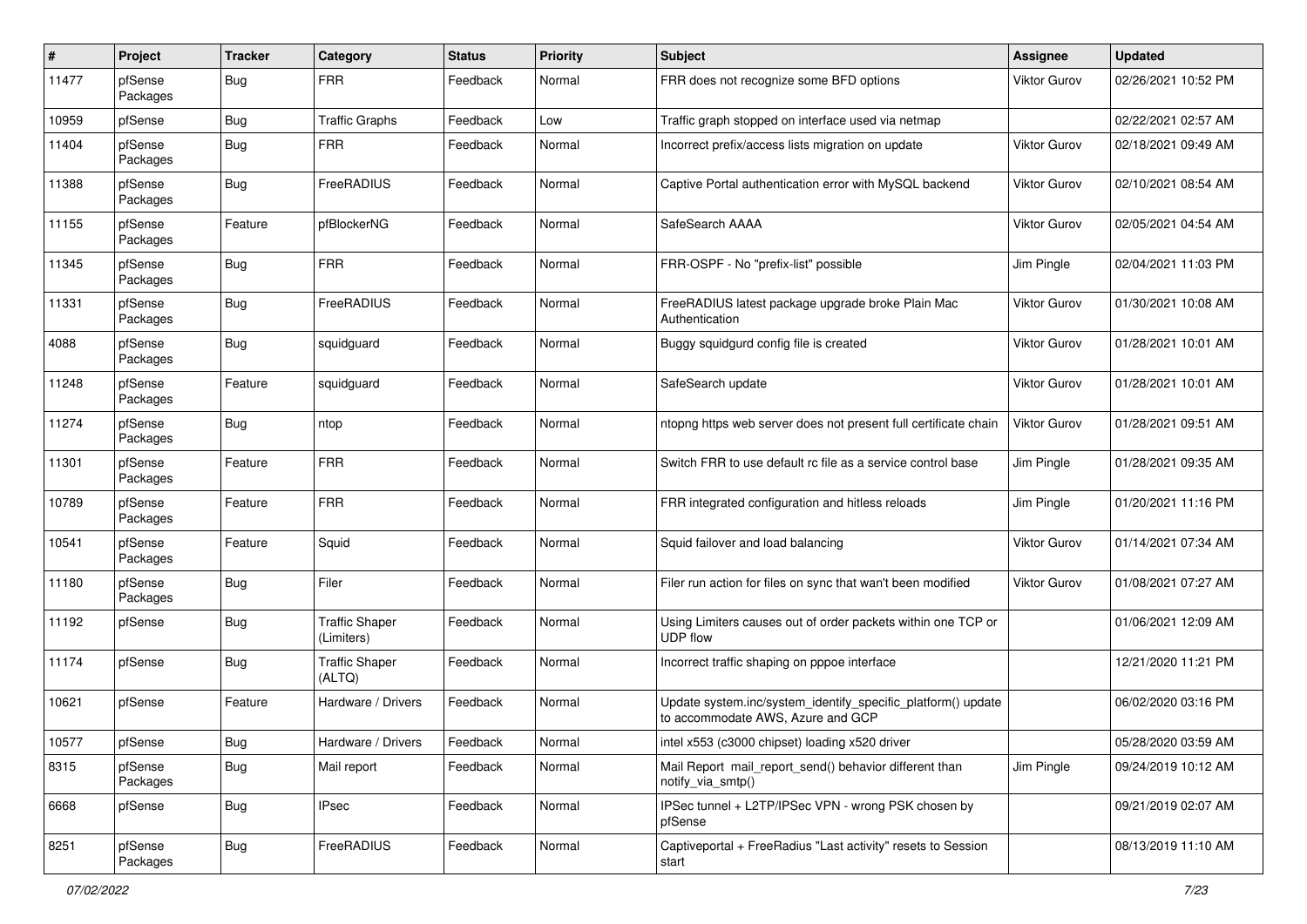| #     | Project             | <b>Tracker</b> | Category                        | <b>Status</b>                 | <b>Priority</b> | <b>Subject</b>                                                                                              | <b>Assignee</b>                | <b>Updated</b>      |
|-------|---------------------|----------------|---------------------------------|-------------------------------|-----------------|-------------------------------------------------------------------------------------------------------------|--------------------------------|---------------------|
| 9335  | pfSense<br>Packages | Bug            | haproxy                         | Feedback                      | Normal          | Stored XSS in HAProxy / haproxy_listeners_edit.php                                                          | Jim Pingle                     | 02/18/2019 09:35 AM |
| 13268 | pfSense             | Todo           | Console Menu                    | Ready To Test   Normal        |                 | columns don't align nicely in console with medium-long<br>interface names                                   |                                | 06/12/2022 10:32 PM |
| 9887  | pfSense             | <b>Bug</b>     | Rules / NAT                     | <b>Pull Request</b><br>Review | Low             | Rule separator positions change when deleting multiple rules                                                |                                | 07/01/2022 02:25 PM |
| 13321 | pfSense             | Bug            | DHCP (IPv4)                     | <b>Pull Request</b><br>Review | Normal          | dhcpleases handles duplicate hostnames incorrectly                                                          |                                | 06/30/2022 07:06 AM |
| 13304 | pfSense             | Feature        | <b>Traffic Shaper</b><br>(ALTQ) | <b>Pull Request</b><br>Review | Normal          | Add Broadcom Netextreme II (bxe) to the altg capable check                                                  |                                | 06/28/2022 12:01 PM |
| 13303 | pfSense             | Bug            | <b>Dynamic DNS</b>              | <b>Pull Request</b><br>Review | Normal          | DynDNS - DNSExit no longer working                                                                          | Koen Zomers                    | 06/28/2022 12:01 PM |
| 13298 | pfSense             | <b>Bug</b>     | Dynamic DNS                     | <b>Pull Request</b><br>Review | Normal          | Dynv6 does not check response code when updating                                                            | <b>Tiago Beling</b><br>d'Avila | 06/28/2022 12:01 PM |
| 13295 | pfSense             | <b>Bug</b>     | <b>Gateway Monitoring</b>       | <b>Pull Request</b><br>Review | Normal          | Incorrect function parameters for "get_dpinger_status()" call<br>in "gwlb.inc"                              |                                | 06/28/2022 12:01 PM |
| 13272 | pfSense             | <b>Bug</b>     | <b>Captive Portal</b>           | <b>Pull Request</b><br>Review | Very Low        | Voucher CSV output has leading space before voucher code                                                    | Jim Pingle                     | 06/28/2022 12:01 PM |
| 13258 | pfSense             | <b>Bug</b>     | Console Menu                    | <b>Pull Request</b><br>Review | Low             | secret menu option 100                                                                                      | Jim Pingle                     | 06/28/2022 12:01 PM |
| 13245 | pfSense             | Feature        | Aliases / Tables                | <b>Pull Request</b><br>Review | Normal          | Type column on Alias lists                                                                                  | Jim Pingle                     | 06/28/2022 12:01 PM |
| 13243 | pfSense             | Bug            | OpenVPN                         | <b>Pull Request</b><br>Review | Normal          | OpenVPN status for multi-user VPN shows info icon to display<br>RADIUS rules when there are none to display | Marcos<br>Mendoza              | 06/28/2022 12:01 PM |
| 13218 | pfSense             | Bug            | Interfaces                      | <b>Pull Request</b><br>Review | Normal          | GIF-based interface MTU is assigned to parent interface on<br>boot when parent interface is a LAGG          | Viktor Gurov                   | 06/28/2022 12:01 PM |
| 13124 | pfSense             | Feature        | Web Interface                   | <b>Pull Request</b><br>Review | Normal          | Option to wait for interface selection before displaying firewall<br>rules                                  |                                | 06/28/2022 12:01 PM |
| 12947 | pfSense             | <b>Bug</b>     | DHCP (IPv6)                     | <b>Pull Request</b><br>Review | Normal          | DHCP6 client does not take any action if the interface IPv6<br>address changes during renewal               |                                | 06/28/2022 12:01 PM |
| 12920 | pfSense             | <b>Bug</b>     | <b>Gateway Monitoring</b>       | <b>Pull Request</b><br>Review | Normal          | Gateway behavior differs when the gateway does not exist in<br>config.xml                                   | Viktor Gurov                   | 06/28/2022 12:01 PM |
| 12757 | pfSense             | <b>Bug</b>     | Diagnostics                     | <b>Pull Request</b><br>Review | Very Low        | Clean up /etc/inc/filter.inc use of pfctl -F                                                                |                                | 06/28/2022 12:01 PM |
| 12673 | pfSense             | Bug            | Dashboard                       | <b>Pull Request</b><br>Review | Normal          | Firewall Logs Widget fails to update at intervals below 5<br>seconds.                                       | Viktor Gurov                   | 06/28/2022 12:01 PM |
| 12464 | pfSense             | <b>Bug</b>     | Logging                         | <b>Pull Request</b><br>Review | Normal          | Syslog Auth messages are sent as Emergency Level                                                            |                                | 06/28/2022 12:01 PM |
| 12431 | pfSense             | Todo           | Web Interface                   | <b>Pull Request</b><br>Review | Normal          | GUI pages should use "POST" for AJAX calls, not "GET"                                                       | Viktor Gurov                   | 06/28/2022 12:01 PM |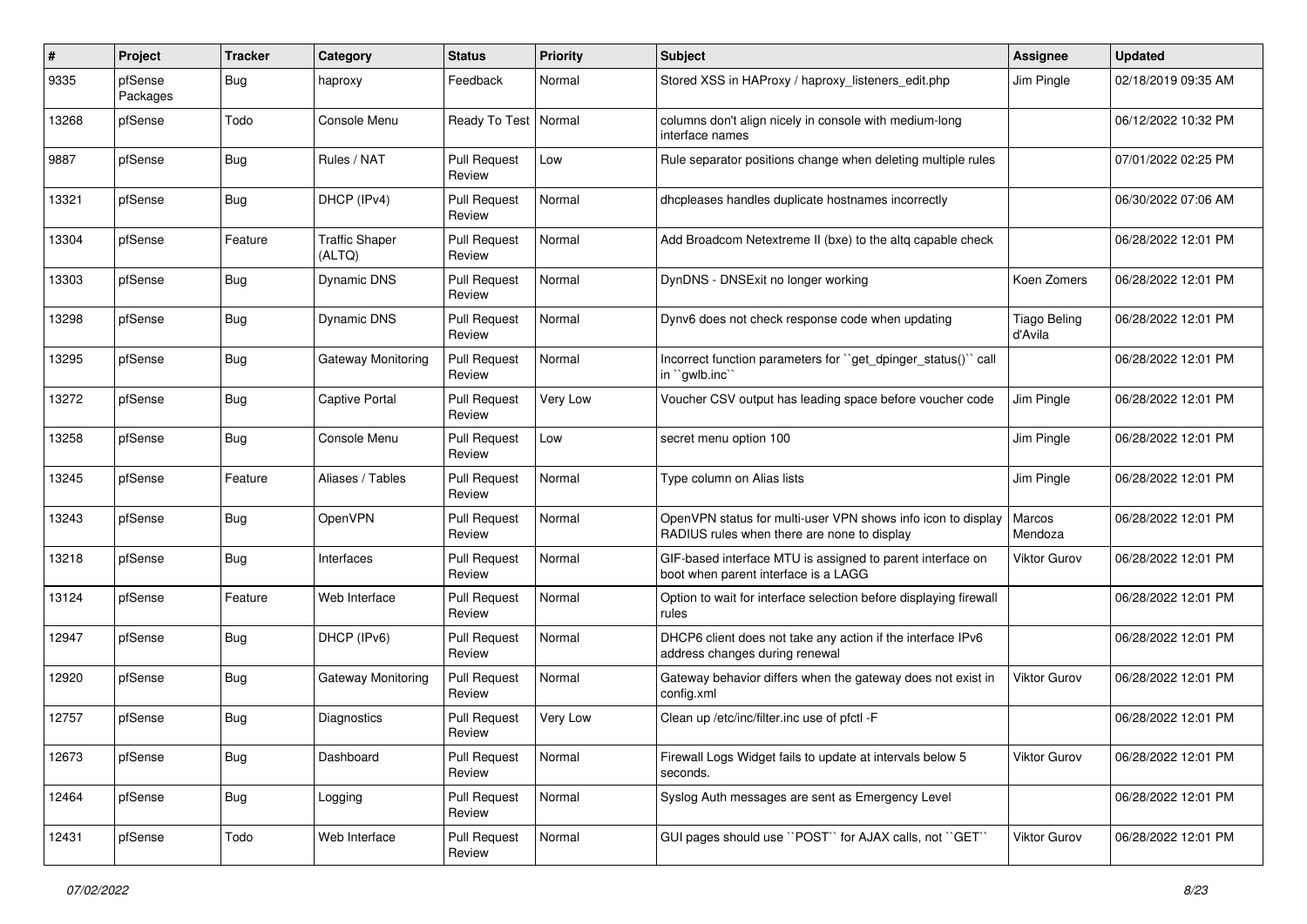| $\#$  | <b>Project</b>      | <b>Tracker</b>     | Category                        | <b>Status</b>                 | <b>Priority</b> | <b>Subject</b>                                                                                                                                 | <b>Assignee</b>     | <b>Updated</b>      |
|-------|---------------------|--------------------|---------------------------------|-------------------------------|-----------------|------------------------------------------------------------------------------------------------------------------------------------------------|---------------------|---------------------|
| 12385 | pfSense             | <b>Bug</b>         | <b>Virtual IP Addresses</b>     | <b>Pull Request</b><br>Review | Normal          | deleteVIP() does not check 1:1 NAT and Outbound NAT rules                                                                                      | Viktor Gurov        | 06/28/2022 12:01 PM |
| 12225 | pfSense             | <b>Bug</b>         | Authentication                  | <b>Pull Request</b><br>Review | Normal          | Group membership field is not needed for remote groups                                                                                         | Viktor Gurov        | 06/28/2022 12:01 PM |
| 11877 | pfSense             | <b>Bug</b>         | Web Interface                   | <b>Pull Request</b><br>Review | Very Low        | Labels and description dissapear in<br>firewall schedule edit.php                                                                              | Viktor Gurov        | 06/28/2022 12:01 PM |
| 11570 | pfSense             | Regression         | Gateways                        | <b>Pull Request</b><br>Review | Normal          | Gateway monitoring services is not always restarted on<br>interface events, which may prevent a WAN from recovering<br>back to an online state | Viktor Gurov        | 06/28/2022 12:01 PM |
| 7996  | pfSense             | <b>Bug</b>         | Web Interface                   | <b>Pull Request</b><br>Review | Very Low        | Unnecessary link tag in login page                                                                                                             | Marcos<br>Mendoza   | 06/28/2022 12:01 PM |
| 12770 | pfSense Docs        | Todo               | <b>Firewall Rules</b>           | <b>Pull Request</b><br>Review | Normal          | Feedback on Firewall - Configuring firewall rules                                                                                              |                     | 06/27/2022 07:42 AM |
| 13270 | pfSense Docs        | <b>New Content</b> | <b>OpenVPN</b>                  | <b>Pull Request</b><br>Review | Normal          | OpenVPN client gateway is incorrect when the server does<br>not push routes                                                                    | Marcos<br>Mendoza   | 06/26/2022 12:54 PM |
| 13214 | pfSense<br>Packages | <b>Bug</b>         | node exporter                   | <b>Pull Request</b><br>Review | Normal-package  | AttributeError: 'NoneType' object has no attribute 'text'                                                                                      | lan Grindley        | 05/25/2022 08:20 AM |
| 13165 | pfSense             | Feature            | Dashboard                       | <b>Pull Request</b><br>Review | Normal          | Feat: live update for Services dashboard widget                                                                                                |                     | 05/15/2022 01:48 AM |
| 13160 | pfSense<br>Packages | Feature            | Status Monitoring               | <b>Pull Request</b><br>Review | Normal          | Option to sort monitoring graph views                                                                                                          |                     | 05/13/2022 12:06 PM |
| 13063 | pfSense<br>Packages | Feature            | Cellular                        | <b>Pull Request</b><br>Review | Normal          | Cellular package shall support more modems and NMEA port                                                                                       |                     | 05/06/2022 02:38 PM |
| 13094 | pfSense             | Feature            | Packet Capture                  | <b>Pull Request</b><br>Review | Normal          | Allow packet capture filtering in tagged packets                                                                                               | Marcos<br>Mendoza   | 04/24/2022 06:06 PM |
| 13085 | pfSense             | Feature            | <b>OpenVPN</b>                  | <b>Pull Request</b><br>Review | Normal          | OpenVPN: expose NBDD servers in GUI + fix GUI bugs                                                                                             | Jim Pingle          | 04/22/2022 11:09 AM |
| 13072 | pfSense             | Feature            | <b>Traffic Shaper</b><br>(ALTQ) | <b>Pull Request</b><br>Review | Very Low        | Matching background/font colors of queue values with dark<br>theme.                                                                            |                     | 04/19/2022 07:32 AM |
| 12979 | pfSense<br>Packages | <b>Bug</b>         | Snort                           | <b>Pull Request</b><br>Review | High            | Snort Rules Update Process Using Deprecated FreeBSD<br><b>Subdirectory Name</b>                                                                | <b>Bill Meeks</b>   | 03/24/2022 09:02 AM |
| 12965 | pfSense<br>Packages | <b>Bug</b>         | <b>FRR</b>                      | <b>Pull Request</b><br>Review | Normal          | FRR BFD peer configuration is handled incorrectly in some<br>cases                                                                             | <b>Viktor Gurov</b> | 03/22/2022 08:04 AM |
| 12720 | pfSense             | <b>Bug</b>         | Rules / NAT                     | <b>Pull Request</b><br>Review | Normal          | Hide the ``tag`` field on non-floating tabs                                                                                                    | Viktor Gurov        | 01/24/2022 03:11 PM |
| 10462 | pfSense<br>Packages | Feature            | <b>LCDProc</b>                  | <b>Pull Request</b><br>Review | Normal          | <b>CPU Temp Screen</b>                                                                                                                         |                     | 11/29/2021 08:28 AM |
| 12507 | pfSense<br>Packages | <b>Bug</b>         | softflowd                       | <b>Pull Request</b><br>Review | Normal          | Add support for bi-directional flows in softflowd                                                                                              |                     | 11/11/2021 03:53 AM |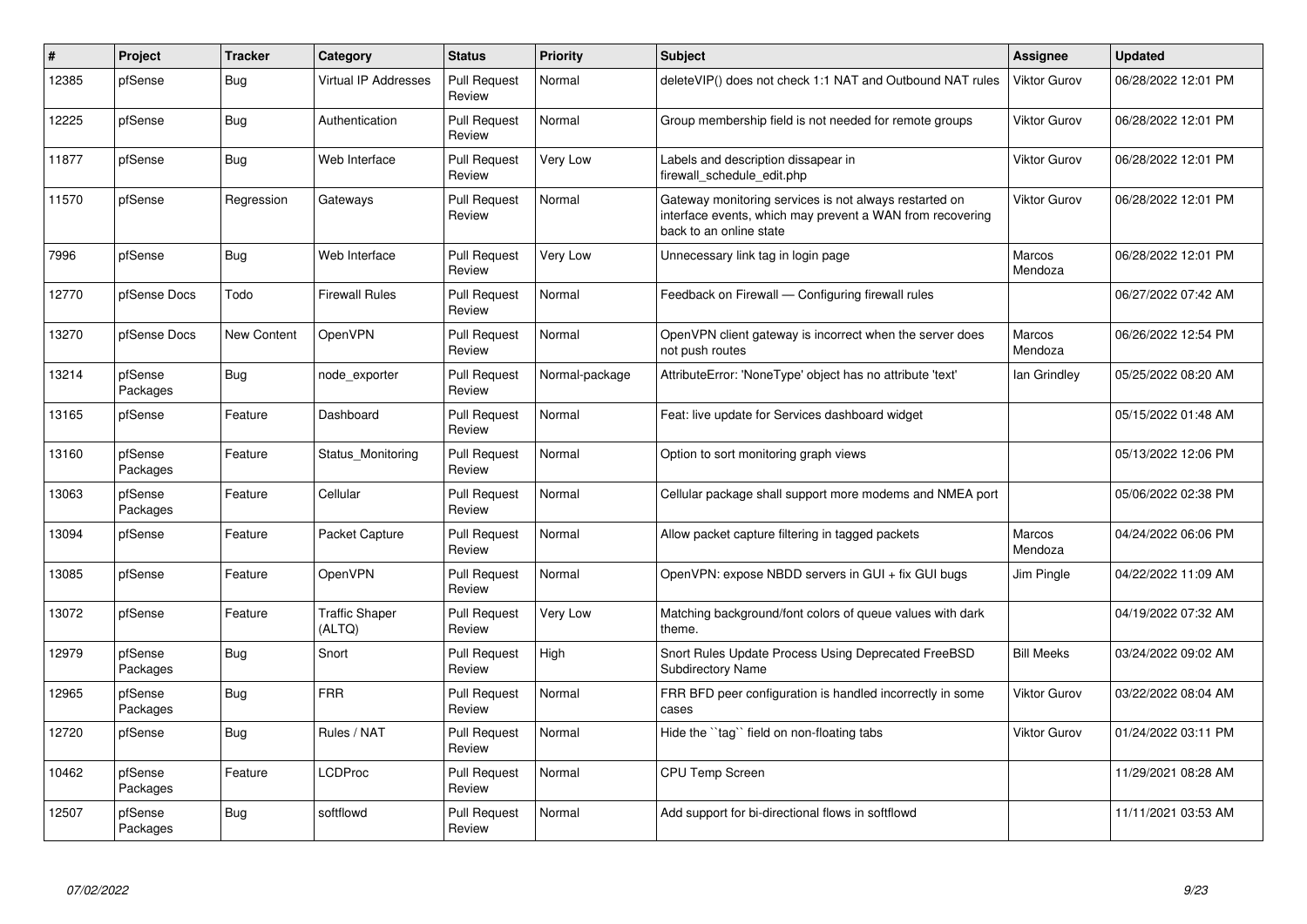| #     | Project             | <b>Tracker</b> | Category                            | <b>Status</b>                 | <b>Priority</b> | <b>Subject</b>                                                                     | <b>Assignee</b>     | <b>Updated</b>      |
|-------|---------------------|----------------|-------------------------------------|-------------------------------|-----------------|------------------------------------------------------------------------------------|---------------------|---------------------|
| 12495 | pfSense             | Feature        | <b>Dynamic DNS</b>                  | <b>Pull Request</b><br>Review | Normal          | DynDNS: add deSEC IPv4&v6 simultaneos update                                       | <b>Lukas Wiest</b>  | 11/01/2021 08:53 AM |
| 12494 | pfSense             | Feature        | <b>Dynamic DNS</b>                  | <b>Pull Request</b><br>Review | Normal          | DynDNS: make simultaneous update of IP and LegacyIP<br>possible                    | <b>Lukas Wiest</b>  | 11/01/2021 08:52 AM |
| 11163 | pfSense<br>Packages | Feature        | <b>ACME</b>                         | <b>Pull Request</b><br>Review | Normal          | Preferred Chain option                                                             |                     | 10/18/2021 09:10 AM |
| 12462 | pfSense<br>Packages | Feature        | Telegraf                            | <b>Pull Request</b><br>Review | Normal-package  | Telegraf: Add "devfs" to ignore fs                                                 | Offstage Roller     | 10/18/2021 09:03 AM |
| 12176 | pfSense             | Todo           | Interfaces                          | <b>Pull Request</b><br>Review | Normal          | Hide WireGuard interfaces on appropriate pages                                     |                     | 08/11/2021 12:52 AM |
| 11377 | pfSense<br>Packages | <b>Bug</b>     | <b>FRR</b>                          | <b>Pull Request</b><br>Review | Normal          | FRR deinstall                                                                      |                     | 03/10/2021 08:21 AM |
| 11589 | pfSense             | Feature        | Traffic Graphs                      | <b>Pull Request</b><br>Review | Low             | Fix iftop experimental traffic fetcher, unify and improve output<br>style          |                     | 03/03/2021 03:30 PM |
| 11508 | pfSense             | Todo           | Web Interface                       | <b>Pull Request</b><br>Review | Low             | Update SimplePie to to v1.5.6                                                      |                     | 02/23/2021 07:23 AM |
| 11206 | pfSense<br>Packages | Feature        | <b>FRR</b>                          | <b>Pull Request</b><br>Review | Normal          | <b>FRR 7.5</b>                                                                     | Jim Pingle          | 01/08/2021 12:47 PM |
| 2386  | pfSense             | Feature        | Interfaces                          | <b>Pull Request</b><br>Review | Normal          | Bridge member that is not an assigned interface                                    | Viktor Gurov        | 12/02/2020 06:01 AM |
| 10904 | pfSense             | Feature        | <b>DHCP Relay</b>                   | <b>Pull Request</b><br>Review | Normal          | Support vti interfaces in dhcrelay                                                 | Luiz Souza          | 10/12/2020 07:35 AM |
| 1257  | pfSense             | Feature        | Certificates                        | <b>Pull Request</b><br>Review | Normal          | Handle encypted CA/Certificate private keys                                        |                     | 10/12/2020 07:12 AM |
| 13093 | pfSense             | <b>Bug</b>     | Authentication                      | In Progress                   | Normal          | LDAP authentication fails with extended query and RFC2307<br>group lookups enabled | Chris Linstruth     | 06/28/2022 06:09 PM |
| 3132  | pfSense             | <b>Bug</b>     | Gateway Monitoring                  | In Progress                   | Normal          | Gateway events for IPv6 affect IPv4 services and vice versa                        | Viktor Gurov        | 06/28/2022 12:01 PM |
| 10502 | pfSense<br>Packages | <b>Bug</b>     | lldpd                               | In Progress                   | Normal          | LLDP spamming errors on Netgate XG-7100                                            |                     | 04/21/2022 12:39 PM |
| 9370  | pfSense Docs        | Correction     | General                             | In Progress                   | Normal          | Update old screenshots                                                             | Jim Pingle          | 12/03/2021 09:55 AM |
| 12144 | pfSense             | <b>Bug</b>     | <b>Operating System</b>             | In Progress                   | Normal          | Bug in "df -t" filtering if two filesystems use the same<br>mountpoint             | Mateusz Guzik       | 09/10/2021 10:07 AM |
| 12285 | pfSense<br>Packages | Feature        | Suricata                            | In Progress                   | Normal          | Add more EVE Logged Traffic protocols                                              | <b>Viktor Gurov</b> | 08/20/2021 08:22 AM |
| 4405  | pfSense             | Feature        | <b>Traffic Shaper</b><br>(ALTQ)     | In Progress                   | Normal          | Traffic shaping doesn't work when applied to a bridge<br>interface                 | Luiz Souza          | 02/09/2021 12:05 PM |
| 7389  | pfSense             | <b>Bug</b>     | <b>Traffic Shaper</b><br>(Limiters) | In Progress                   | Normal          | Limiter does not work with transparent proxy                                       | Luiz Souza          | 02/01/2021 03:31 PM |
| 8611  | pfSense             | <b>Bug</b>     | Interfaces                          | In Progress                   | Normal          | unable to receive IPv6 RA's on SG-1000, default route lost                         | Luiz Souza          | 02/01/2021 03:31 PM |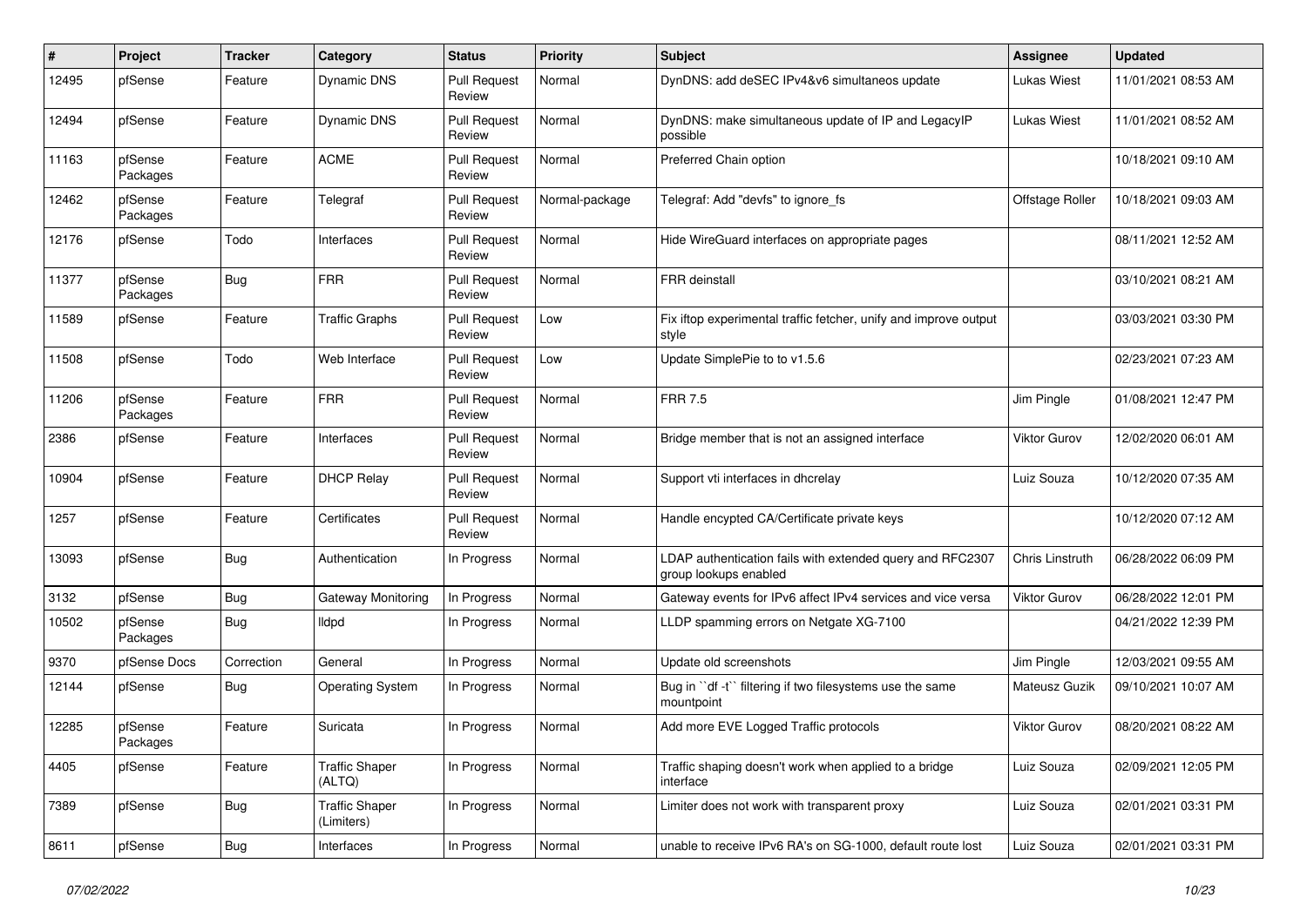| #     | Project             | <b>Tracker</b> | Category                     | <b>Status</b> | <b>Priority</b> | <b>Subject</b>                                                                                     | <b>Assignee</b>      | <b>Updated</b>      |
|-------|---------------------|----------------|------------------------------|---------------|-----------------|----------------------------------------------------------------------------------------------------|----------------------|---------------------|
| 13215 | pfSense             | <b>Bug</b>     | Captive Portal               | Assigned      | Normal          | Allowed MAC/IP/Hostname traffic counts for authorized users                                        | Reid Linnemann       | 05/31/2022 05:31 PM |
| 10297 | pfSense<br>Packages | Feature        | <b>FreeRADIUS</b>            | Assigned      | Normal          | IPv6 user attributes                                                                               |                      | 04/21/2022 12:39 PM |
| 7138  | pfSense             | <b>Bug</b>     | DHCP (IPv6)                  | Assigned      | Normal          | Pfsense wide dhcpv6 client doesn't recognise ifid statement                                        |                      | 04/21/2022 12:39 PM |
| 1337  | pfSense             | Feature        | Interfaces                   | Assigned      | Normal          | VLANs with different MAC address than parent interface                                             |                      | 04/21/2022 12:39 PM |
| 11836 | pfSense<br>Packages | <b>Bug</b>     | <b>FRR</b>                   | Assigned      | Normal          | FRR ACCEPTFILTER unstable                                                                          | Viktor Gurov         | 02/14/2022 07:20 AM |
| 7400  | pfSense             | <b>Bug</b>     | <b>Traffic Graphs</b>        | Assigned      | Normal          | Traffic Graphs show bad data on 2.3.3 1                                                            | Jared Dillard        | 12/31/2021 05:47 PM |
| 11054 | pfSense<br>Packages | <b>Bug</b>     | FreeRADIUS                   | Assigned      | Normal          | Check Client Certificate CN not working as described                                               | <b>Viktor Gurov</b>  | 12/14/2021 07:22 AM |
| 12101 | pfSense<br>Packages | <b>Bug</b>     | arpwatch                     | Assigned      | Normal          | ArpWatch Suppression Mac for "flip-flop" not suppressing                                           | <b>Viktor Gurov</b>  | 10/09/2021 07:19 PM |
| 4298  | pfSense             | <b>Bug</b>     | <b>SNMP</b>                  | Assigned      | Very Low        | Excessive errors from snmpd                                                                        | Luiz Souza           | 09/13/2020 08:21 AM |
| 7398  | pfSense             | Feature        | <b>Traffic Graphs</b>        | Assigned      | Normal          | Show average value of bandwidth in/out on Dashboard trafic<br>graph                                | <b>Jared Dillard</b> | 08/21/2019 08:56 AM |
| 9094  | pfSense             | <b>Bug</b>     | Hardware / Drivers           | Assigned      | Normal          | MBT console settings are not forced to video console                                               |                      | 11/07/2018 10:23 AM |
| 4234  | pfSense             | Feature        | <b>IPsec</b>                 | Assigned      | Low             | allow for strict user <> cn validation of mobile ipsec users<br>when using rsa+xauth               |                      | 01/24/2017 06:11 AM |
| 13154 | pfSense<br>Packages | <b>Bug</b>     | pfBlockerNG                  | Confirmed     | Normal          | pfBlocker causing excessive CPU load                                                               |                      | 06/28/2022 01:14 PM |
| 5413  | pfSense             | <b>Bug</b>     | <b>DNS Resolver</b>          | Confirmed     | High            | Incorrect Handling of Unbound Resolver [service restarts,<br>cache loss, DNS service interruption] |                      | 06/19/2022 11:11 PM |
| 9296  | pfSense             | <b>Bug</b>     | Aliases / Tables             | Confirmed     | Low             | Alias content is sometimes incomplete when mixing FQDN<br>and IP address                           | Reid Linnemann       | 06/18/2022 03:12 PM |
| 12821 | pfSense             | Regression     | Hardware / Drivers           | Confirmed     | Normal          | Intel e1000 driver (em & igb) cannot pass VLAN0 tagged<br>packets                                  |                      | 06/05/2022 08:23 AM |
| 13226 | pfSense             | <b>Bug</b>     | <b>Captive Portal</b>        | Confirmed     | Normal          | Captive Portal doesn't disconnect established OpenVPN link                                         | Reid Linnemann       | 05/30/2022 10:38 AM |
| 12796 | pfSense             | <b>Bug</b>     | Upgrade                      | Confirmed     | Normal          | 2.5.2 -> 2.6.0 upgrade segfaults if certain packages are<br>installed.                             |                      | 05/24/2022 07:43 AM |
| 4500  | pfSense             | <b>Bug</b>     | UPnP/NAT-PMP                 | Confirmed     | Normal          | Some miniupnp port mappings are not displayed in the Status<br>page                                |                      | 04/25/2022 12:49 PM |
| 9384  | pfSense             | <b>Bug</b>     | Interfaces                   | Confirmed     | Normal          | devd putting "\$" before variable contents when using single<br>quotes                             |                      | 04/21/2022 12:39 PM |
| 4154  | pfSense             | <b>Bug</b>     | User Manager /<br>Privileges | Confirmed     | Normal          | RADIUS authentication not working over IPv6                                                        |                      | 04/21/2022 12:39 PM |
| 12956 | pfSense<br>Packages | Bug            | Suricata                     | Confirmed     | Normal          | suricata fails to use pcre in SID management (e.g.<br>dropsid.conf)                                |                      | 04/05/2022 12:52 PM |
| 2234  | pfSense             | <b>Bug</b>     | Web Interface                | Confirmed     | Low             | Status: Traffic Graph - only shows interface's subnet                                              |                      | 01/15/2022 08:33 PM |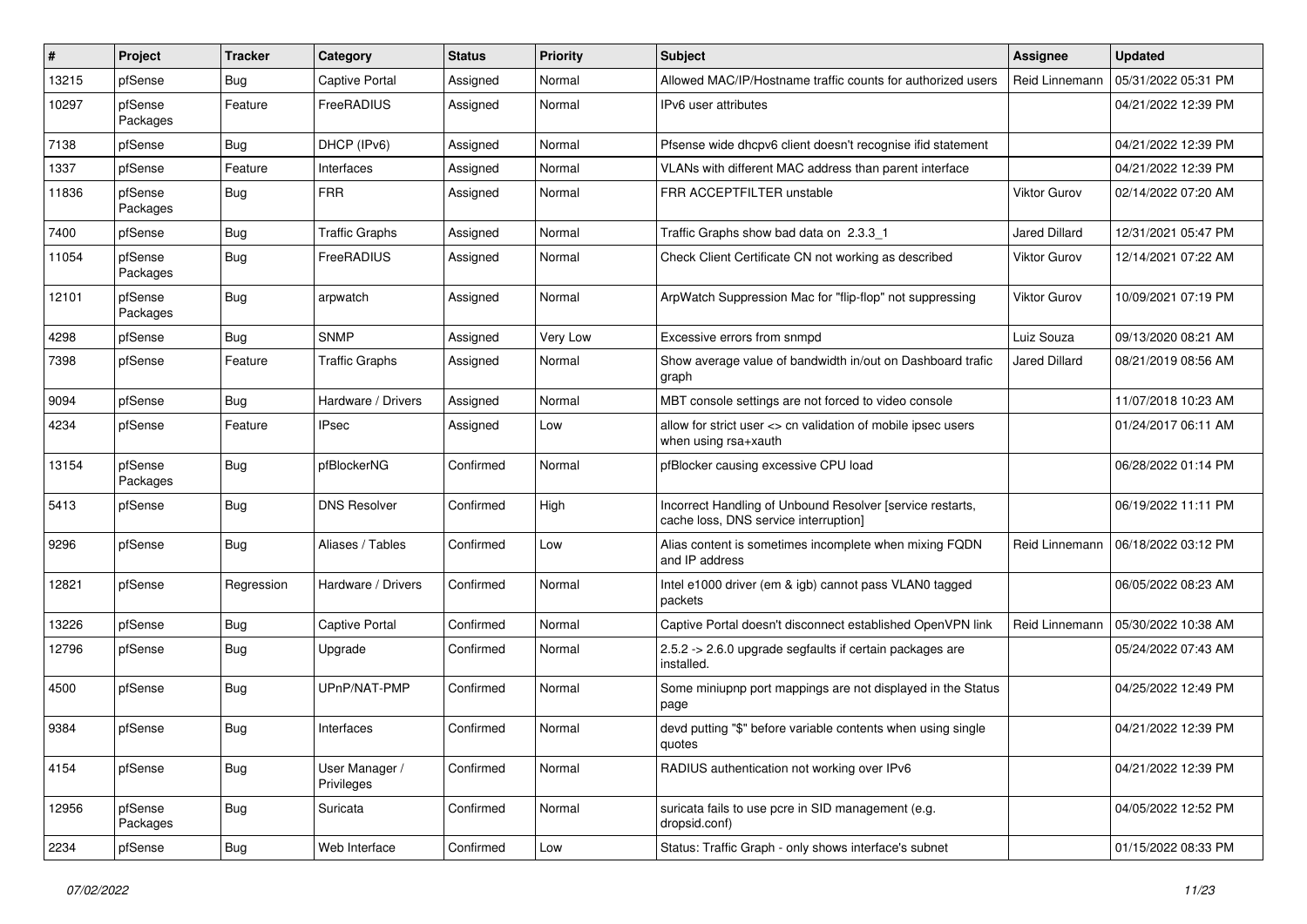| $\vert$ # | Project             | <b>Tracker</b> | Category                            | <b>Status</b> | <b>Priority</b> | Subject                                                                                               | <b>Assignee</b>        | <b>Updated</b>      |
|-----------|---------------------|----------------|-------------------------------------|---------------|-----------------|-------------------------------------------------------------------------------------------------------|------------------------|---------------------|
| 4345      | pfSense             | Bug            | <b>Operating System</b>             | Confirmed     | Normal          | Traffic Shaping doesn't work with Xen netfront driver                                                 |                        | 12/31/2021 05:30 PM |
| 3796      | pfSense             | Bug            | Diagnostics                         | Confirmed     | Normal          | States summary fails and is very slow with large state tables                                         |                        | 12/11/2021 08:03 PM |
| 6370      | pfSense             | Bug            | <b>IPsec</b>                        | Confirmed     | Normal          | IPSEC bound to WAN gateway group and Dynamic DNS<br>doesn't to fail back tunnel to WAN on DDNS update |                        | 08/31/2021 07:38 AM |
| 6624      | pfSense             | <b>Bug</b>     | <b>IPsec</b>                        | Confirmed     | Normal          | changes in IPsec config should down the connection                                                    | Jim Pingle             | 08/02/2021 12:08 PM |
| 6362      | pfSense             | Bug            | DHCP (IPv4)                         | Confirmed     | Normal          | DHCP Client ID not used                                                                               |                        | 07/09/2021 06:30 AM |
| 6055      | pfSense             | Bug            | Package System                      | Confirmed     | Low             | Menu items may remain from packages no longer installed                                               |                        | 06/18/2021 08:46 PM |
| 11992     | pfSense             | Bug            | Virtual IP Addresses                | Confirmed     | High            | GRE Tunnel - Does not work with a virtual IP as endpoint                                              |                        | 06/04/2021 01:16 AM |
| 2042      | pfSense             | Bug            | <b>NAT Reflection</b>               | Confirmed     | Low             | NAT reflection doesn't apply to self-initiated traffic                                                |                        | 01/21/2021 10:38 PM |
| 6333      | pfSense             | <b>Bug</b>     | <b>Gateway Monitoring</b>           | Confirmed     | Normal          | Bootup starts/restarts dpinger multiple times                                                         | Luiz Souza             | 11/16/2020 01:11 PM |
| 9349      | pfSense             | Bug            | <b>IPsec</b>                        | Confirmed     | Normal          | IPSec service start/stop/restart fails after settings change                                          | Markus<br>Stockhausen  | 10/30/2020 01:33 PM |
| 6167      | pfSense             | Bug            | <b>IPsec</b>                        | Confirmed     | Normal          | IPsec IPComp not working                                                                              | George<br>Neville-Neil | 09/22/2020 06:07 PM |
| 8502      | pfSense             | Bug            | Web Interface                       | Confirmed     | Low             | main (top) menu items do not drop down in some cases                                                  |                        | 07/06/2020 02:39 PM |
| 5091      | pfSense             | Bug            | Rules / NAT                         | Confirmed     | Very Low        | In rule creation destination ports fields (from and to) are too<br>small to read ports aliases names  |                        | 01/07/2020 07:48 AM |
| 6430      | pfSense             | Bug            | <b>DNS Resolver</b>                 | Confirmed     | Low             | pfsense should sanity-check hostnames when copying from<br>dhcpd.leases to /etc/hosts                 |                        | 08/13/2019 01:23 PM |
| 3889      | pfSense             | Bug            | <b>XML Parser</b>                   | Confirmed     | Low             | Non relevant changes in config.xml                                                                    |                        | 08/13/2019 12:23 PM |
| 7553      | pfSense             | Bug            | <b>Captive Portal</b>               | Confirmed     | Very Low        | Captive portal on a parent interface blocks traffic on VLAN<br>interfaces too                         |                        | 08/19/2018 03:15 PM |
| 7954      | pfSense<br>Packages | Bug            | Squid                               | Confirmed     | Normal          | Package upgrade/reinstall gets stuck on deinstall if the<br>package-provided service is not running   |                        | 10/18/2017 12:04 PM |
| 4061      | pfSense             | Bug            | DHCP (IPv4)                         | Confirmed     | Normal          | dhcpd doesn't send client-hostname to peer, breaking DHCP<br>lease registrations w/HA                 |                        | 02/24/2017 08:58 PM |
| 4474      | pfSense             | Bug            | Package System                      | Confirmed     | Normal          | IP address change triggers reload of all packages                                                     |                        | 02/13/2017 07:21 AM |
| 3962      | pfSense<br>Packages | Bug            | ladvd                               | Confirmed     | Normal          | LADVD interface handling issues with lagg and bridge                                                  |                        | 12/05/2016 01:59 PM |
| 1813      | pfSense             | Bug            | Rules / NAT                         | Confirmed     | Normal          | Static routes on WAN interfaces overridden by route-to for<br>firewall-initiated traffic              |                        | 11/09/2016 02:06 PM |
| 3824      | pfSense             | Bug            | <b>Traffic Shaper</b><br>(Limiters) | Confirmed     | Normal          | Limiters on bridge break traffic outside locally-configured IP<br>subnets                             | Luiz Souza             | 11/03/2016 07:16 PM |
| 6011      | pfSense             | <b>Bug</b>     | Web Interface                       | Confirmed     | Low             | IPv6 link local fails HTTP REFERER check                                                              |                        | 09/04/2016 09:57 AM |
| 6614      | pfSense             | Bug            | Web Interface                       | Confirmed     | Normal          | Dashboard high CPU usage                                                                              |                        | 07/14/2016 03:04 PM |
| 6605      | pfSense             | <b>Bug</b>     | Interfaces                          | Confirmed     | Normal          | rc.linkup logic issues with actions taken                                                             |                        | 07/12/2016 07:46 PM |
| 5791      | pfSense             | Bug            | Rules / NAT                         | Confirmed     | Normal          | tftp-proxy functionality is easilly broken by unrelated rules                                         |                        | 07/10/2016 12:24 AM |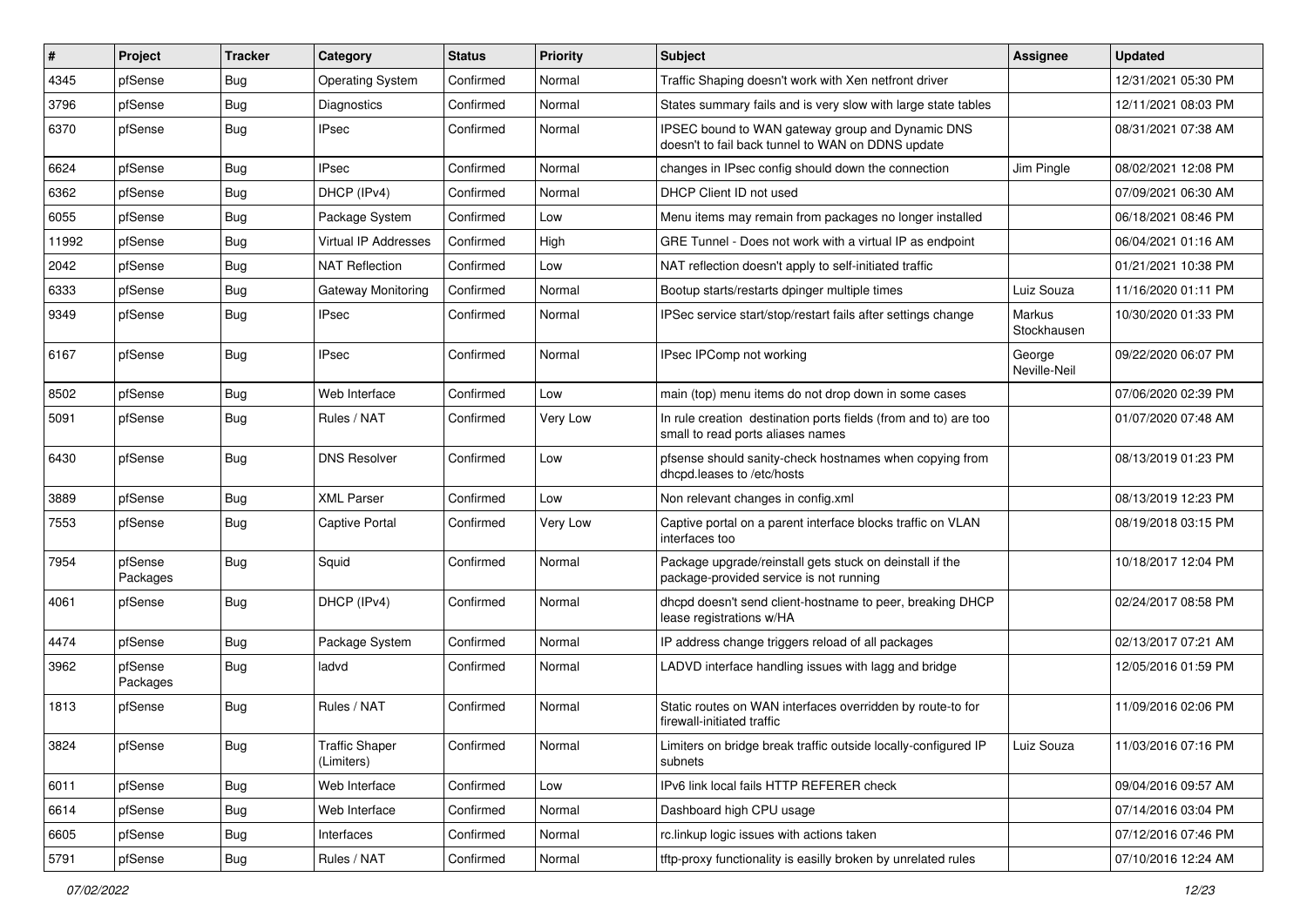| #     | Project      | <b>Tracker</b> | Category                            | <b>Status</b> | <b>Priority</b> | <b>Subject</b>                                                                                          | <b>Assignee</b> | <b>Updated</b>      |
|-------|--------------|----------------|-------------------------------------|---------------|-----------------|---------------------------------------------------------------------------------------------------------|-----------------|---------------------|
| 5887  | pfSense      | Bug            | Interfaces                          | Confirmed     | Normal          | hardware_offloading_applyflags sets/unsets most values<br>when already set correctly                    |                 | 07/06/2016 03:31 PM |
| 4428  | pfSense      | Bug            | Interfaces                          | Confirmed     | Normal          | Setting media option on em(4) leads to infinite link cycling                                            |                 | 07/06/2016 12:45 AM |
| 6580  | pfSense      | Bug            | <b>Operating System</b>             | Confirmed     | Normal          | Bridge with down member interface sends ICMP<br>unreachables where it shouldn't                         |                 | 07/05/2016 05:40 PM |
| 6517  | pfSense      | Bug            | <b>IPsec</b>                        | Confirmed     | Normal          | Adding mobile IPsec phase 2 entries requires restart of<br>strongswan                                   |                 | 06/21/2016 11:04 PM |
| 6493  | pfSense      | Bug            | Web Interface                       | Confirmed     | Normal          | Dynamic DNS clients slow page load                                                                      |                 | 06/17/2016 03:43 AM |
| 6220  | pfSense      | Bug            | <b>Operating System</b>             | Confirmed     | Normal          | state mismatch with host-initiated traffic matching binat to IP<br>not locally assigned                 | Luiz Souza      | 06/08/2016 09:23 AM |
| 6255  | pfSense      | Bug            | PPP Interfaces                      | Confirmed     | Low             | PPP Country/Provider/Plan configuration not saved                                                       |                 | 04/25/2016 07:15 PM |
| 5658  | pfSense      | Bug            | <b>Captive Portal</b>               | Confirmed     | Low             | Files with the same name cannot be uploaded to multiple<br>captive portal zones                         |                 | 12/18/2015 07:19 PM |
| 5469  | pfSense      | Bug            | Package System                      | Confirmed     | Low             | package.dtd XSD schema is a piece of pathetic, useless,<br>unmaintained junk                            |                 | 11/22/2015 06:26 AM |
| 4406  | pfSense      | <b>Bug</b>     | <b>Operating System</b>             | Confirmed     | Normal          | ALTQ problems with wireless cloned interfaces                                                           | Luiz Souza      | 11/19/2015 12:06 AM |
| 1186  | pfSense      | Bug            | <b>RRD Graphs</b>                   | Confirmed     | Normal          | When in pure routing mode the rrd graphs are blank                                                      |                 | 09/16/2015 04:31 PM |
| 5075  | pfSense      | <b>Bug</b>     | Rules / NAT                         | Confirmed     | Normal          | pf errors that don't return a line number on first line don't file<br>notice                            |                 | 09/01/2015 06:42 PM |
| 4845  | pfSense      | Bug            | CARP                                | Confirmed     | High            | CARP preemption doesn't switch to backup where<br>connectivity between systems is lost but not NIC link |                 | 07/28/2015 07:55 AM |
| 1848  | pfSense      | Bug            | <b>Traffic Shaper</b><br>(Limiters) | Confirmed     | Normal          | Limiters after policy routing has taken place do not behave<br>correctly                                |                 | 10/25/2014 09:18 PM |
| 13327 | pfSense      | Bug            | <b>OpenVPN</b>                      | <b>New</b>    | Normal          | Valid OpenVPN client connections rejected due to extraneous<br>output to ovpn auth verify               |                 | 07/01/2022 06:12 PM |
| 13187 | pfSense Docs | Correction     | Virtualization                      | <b>New</b>    | Normal          | Azure Frequently asked questions                                                                        |                 | 07/01/2022 07:21 AM |
| 12535 | pfSense Docs | Correction     | <b>Firewall Rules</b>               | <b>New</b>    | Normal          | Negate Rules function does not match the description                                                    |                 | 07/01/2022 07:20 AM |
| 11139 | pfSense Docs | Correction     | <b>VLANs</b>                        | New           | Normal          | <b>Bridges and VLANs</b>                                                                                |                 | 07/01/2022 07:19 AM |
| 13282 | pfSense Plus | Bug            | Aliases / Tables                    | New           | Normal          | FQDN Aliases Break if an Invalid Domain is Present in the<br>Chain                                      | Reid Linnemann  | 06/30/2022 05:04 PM |
| 13325 | pfSense Plus | Bug            | Dashboard                           | <b>New</b>    | Normal          | System Information Widget Reloading                                                                     |                 | 06/30/2022 12:00 PM |
| 13323 | pfSense      | Bug            | Captive Portal                      | New           | Normal          | Captive Portal breaks policy based routing for mac address<br>bypassed clients after upgrade to 22.05   | Kristof Provost | 06/30/2022 09:46 AM |
| 10464 | pfSense      | Todo           | Upgrade                             | New           | Low             | Disallow package updates when a system update is available                                              |                 | 06/30/2022 08:41 AM |
| 13322 | pfSense      | Feature        | Diagnostics                         | New           | Low             | Define Packet Capture Protocol                                                                          |                 | 06/30/2022 06:45 AM |
| 12747 | pfSense      | <b>Bug</b>     | Logging                             | New           | Normal          | System log is filled by sshquard                                                                        |                 | 06/30/2022 05:21 AM |
| 12811 | pfSense      | Bug            | Gateway Monitoring                  | New           | Normal          | Services are not restarted when PPP interfaces connect                                                  | Jim Pingle      | 06/30/2022 03:18 AM |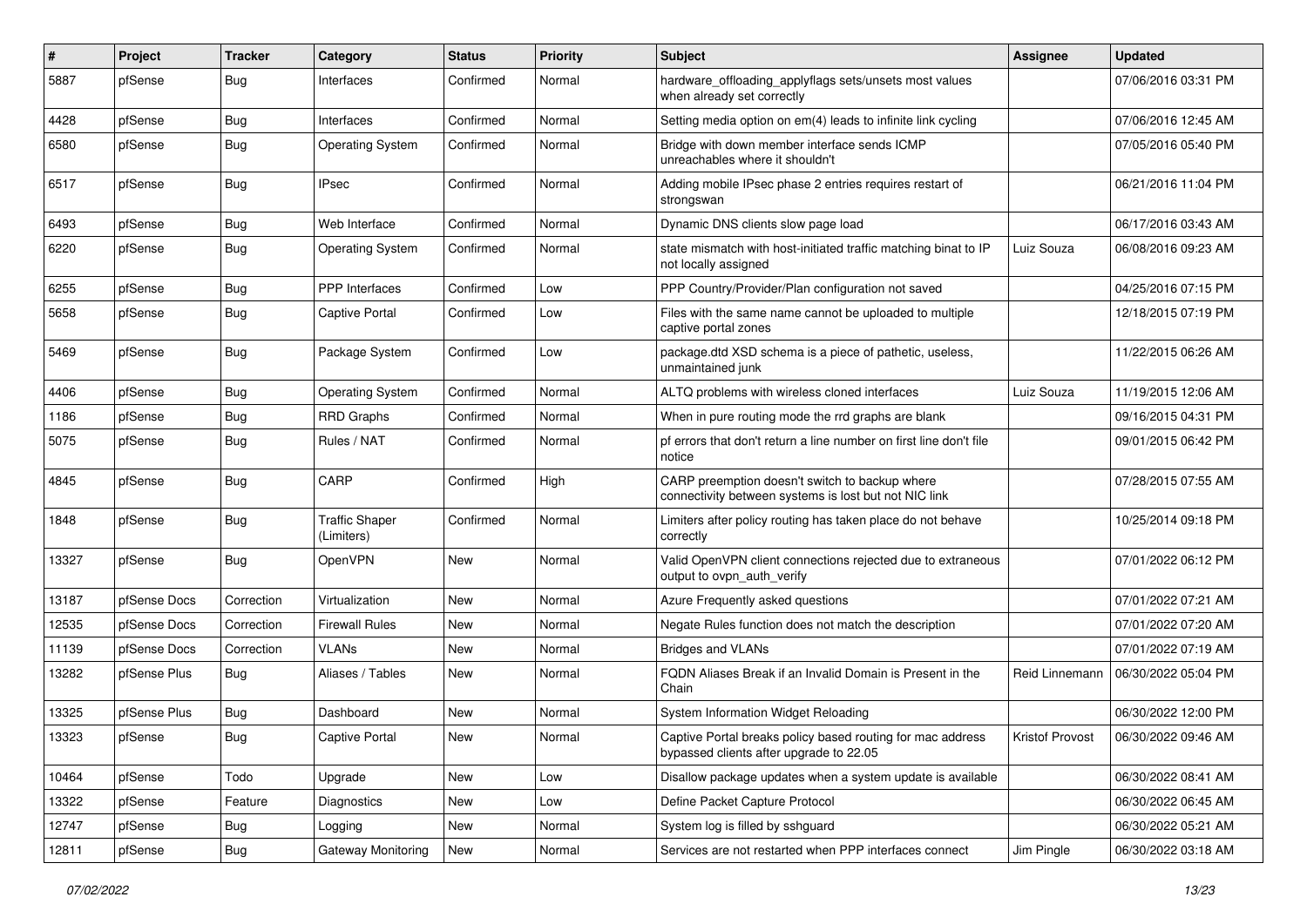| #     | Project             | <b>Tracker</b> | Category              | <b>Status</b> | <b>Priority</b> | <b>Subject</b>                                                                                                                                 | <b>Assignee</b>     | <b>Updated</b>      |
|-------|---------------------|----------------|-----------------------|---------------|-----------------|------------------------------------------------------------------------------------------------------------------------------------------------|---------------------|---------------------|
| 13228 | pfSense             | <b>Bug</b>     | Interfaces            | <b>New</b>    | Normal          | Recovering interface gateway may not be added back into<br>gateway groups and rules when expected                                              | Jim Pingle          | 06/29/2022 04:31 PM |
| 13320 | pfSense Plus        | <b>Bug</b>     | Gateways              | <b>New</b>    | Normal          | IP aliases with a CARP VIP parent are not available as VIP<br>choices for gateway groups                                                       |                     | 06/29/2022 02:03 PM |
| 13132 | pfSense             | Bug            | Backup / Restore      | <b>New</b>    | Normal          | Two SSHDATA Sections in Restored Config Breaks Unit                                                                                            | Jim Pingle          | 06/29/2022 07:53 AM |
| 13156 | pfSense<br>Packages | Regression     | pfBlockerNG           | New           | Normal          | pfBlockerNG IP block stats do not work                                                                                                         |                     | 06/29/2022 07:00 AM |
| 13307 | pfSense             | Bug            | <b>PPP</b> Interfaces | <b>New</b>    | High            | PPP interface custom reset date/time Hour and Minute fields<br>do not properly handle "0" value                                                |                     | 06/28/2022 12:01 PM |
| 13289 | pfSense             | <b>Bug</b>     | Backup / Restore      | <b>New</b>    | Low             | Attempting to restore a 0 byte "config.xml" prints an error<br>that the file cannot be read                                                    |                     | 06/28/2022 12:01 PM |
| 13254 | pfSense             | <b>Bug</b>     | <b>DNS Resolver</b>   | <b>New</b>    | Normal          | DNS resolver does not update "unbound.conf" file during link<br>down events                                                                    |                     | 06/28/2022 12:01 PM |
| 13253 | pfSense             | Bug            | DHCP (IPv6)           | <b>New</b>    | Normal          | 'dhcp6c'' is not restarted when applying settings when<br>multiple WANs are configured for DHCP6                                               |                     | 06/28/2022 12:01 PM |
| 13250 | pfSense             | Todo           | DHCP (IPv4)           | <b>New</b>    | Very Low        | Clean up DHCP Server option language                                                                                                           | Jim Pingle          | 06/28/2022 12:01 PM |
| 13240 | pfSense             | Bug            | Rules / NAT           | New           | Normal          | User is forced to pick an NPt destination IPv6 prefix length<br>even when choosing a drop-down entry which contains a<br>defined prefix length | Jim Pingle          | 06/28/2022 12:01 PM |
| 13225 | pfSense             | Bug            | Interfaces            | New           | Normal          | Bridges with QinQ interfaces not properly set up at boot                                                                                       | <b>Viktor Gurov</b> | 06/28/2022 12:01 PM |
| 13102 | pfSense             | <b>Bug</b>     | <b>IPsec</b>          | New           | Normal          | Deleting an IPSec tunnel doesn't destroy the SA<br>(SADs/SPDs), causes crash in status_ipsec.php                                               | Viktor Gurov        | 06/28/2022 12:01 PM |
| 13076 | pfSense             | <b>Bug</b>     | Gateway Monitoring    | <b>New</b>    | Normal          | Marking a gateway as down does not affect IPsec entries<br>using gateway groups                                                                |                     | 06/28/2022 12:01 PM |
| 13014 | pfSense             | <b>Bug</b>     | <b>IPsec</b>          | <b>New</b>    | Normal          | Charon.vici can get in a bad state                                                                                                             | Mateusz Guzik       | 06/28/2022 12:01 PM |
| 12960 | pfSense             | <b>Bug</b>     | Installer             | New           | Normal          | VGA installer image defaults to serial console, serial console<br>is default in GUI settings                                                   |                     | 06/28/2022 12:01 PM |
| 12942 | pfSense             | <b>Bug</b>     | Gateways              | <b>New</b>    | Normal          | Code to kill states for old gateway when reconnecting an<br>interface is incorrect                                                             | Jim Pingle          | 06/28/2022 12:01 PM |
| 12782 | pfSense             | Todo           | Build / Release       | <b>New</b>    | Normal          | Disable compatibility flag                                                                                                                     | <b>Brad Davis</b>   | 06/28/2022 12:01 PM |
| 12768 | pfSense             | Feature        | Upgrade               | New           | Normal          | pfSense-repo: Make sure default config file exists                                                                                             |                     | 06/28/2022 12:01 PM |
| 12737 | pfSense             | <b>Bug</b>     | Certificates          | <b>New</b>    | Normal          | CApath is not defined by default in curl                                                                                                       |                     | 06/28/2022 12:01 PM |
| 12645 | pfSense             | <b>Bug</b>     | <b>IPsec</b>          | New           | Normal          | filterdns" does not monitor remote IPsec gateways for IPv6<br>address changes                                                                  | Viktor Gurov        | 06/28/2022 12:01 PM |
| 12632 | pfSense             | <b>Bug</b>     | Gateways              | New           | High            | Assigning a /30 WAN IP address at the console does not save<br>the gateway correctly                                                           |                     | 06/28/2022 12:01 PM |
| 12612 | pfSense             | <b>Bug</b>     | <b>DNS Resolver</b>   | New           | Normal          | DNS Resolver is restarted during every "rc.newwanip" event                                                                                     |                     | 06/28/2022 12:01 PM |
| 12549 | pfSense             | Regression     | <b>IPsec</b>          | New           | Normal          | Per-user Mobile IPsec settings are not applied to connecting<br>mobile clients                                                                 | Jim Pingle          | 06/28/2022 12:01 PM |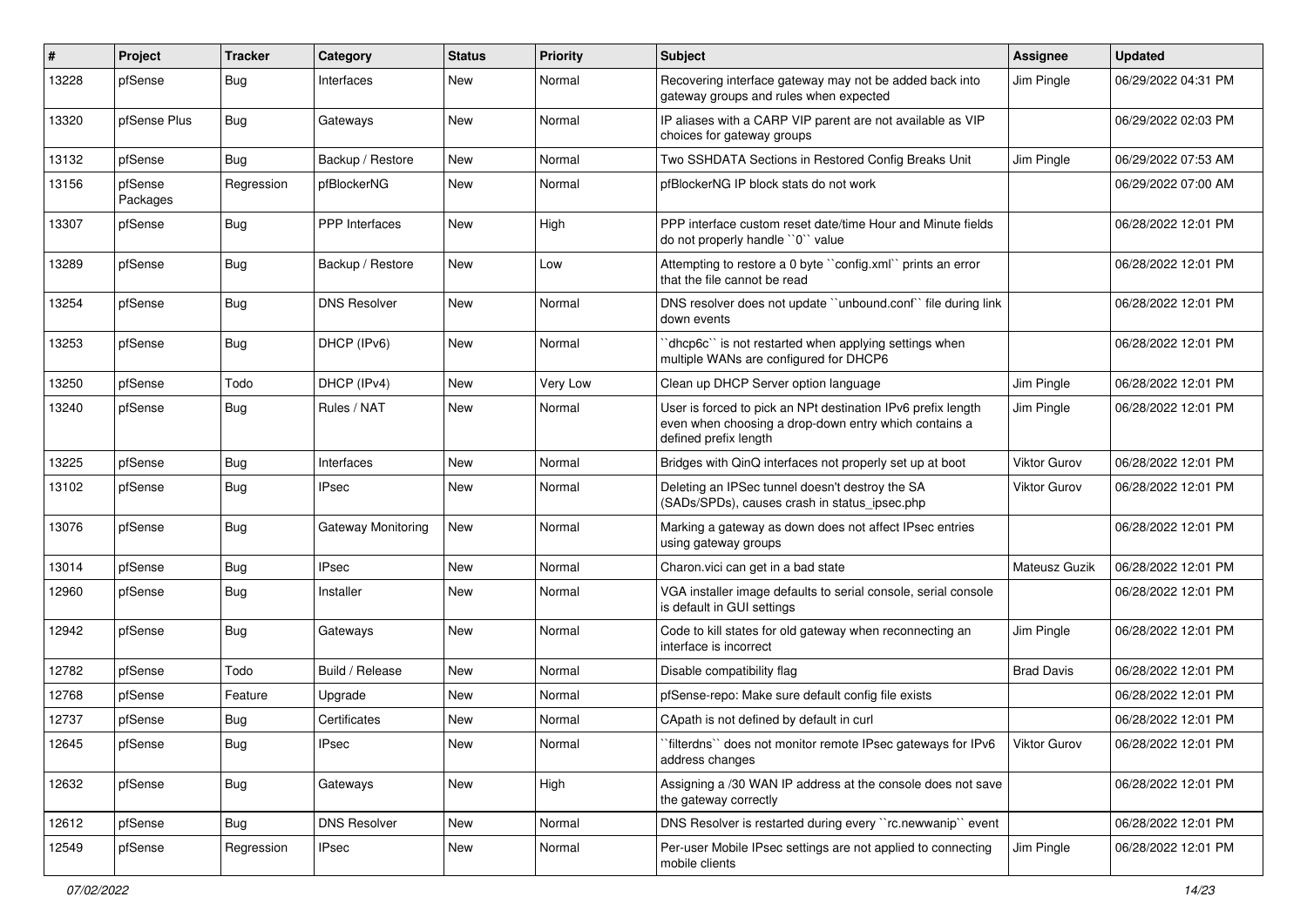| #     | Project             | Tracker     | Category                 | <b>Status</b> | <b>Priority</b> | Subject                                                                                                              | <b>Assignee</b>     | <b>Updated</b>      |
|-------|---------------------|-------------|--------------------------|---------------|-----------------|----------------------------------------------------------------------------------------------------------------------|---------------------|---------------------|
| 12335 | pfSense             | Bug         | <b>IPsec</b>             | New           | Normal          | IPsec DNS inefficiency                                                                                               | Jim Pingle          | 06/28/2022 12:01 PM |
| 12079 | pfSense             | <b>Bug</b>  | <b>IGMP Proxy</b>        | New           | Normal          | IGMPProxy: kernel panic, Sleeping thread owns a<br>non-sleepable lock                                                | Mateusz Guzik       | 06/28/2022 12:01 PM |
| 11296 | pfSense             | <b>Bug</b>  | Routing                  | New           | Normal          | Static route targets may still reachable via default route when<br>the gateway they should route through is down     | <b>Viktor Gurov</b> | 06/28/2022 12:01 PM |
| 11091 | pfSense             | <b>Bug</b>  | Interfaces               | New           | Normal          | Interfaces set as disabled in the configuration have an UP<br>status in the operating system at boot                 | <b>Viktor Gurov</b> | 06/28/2022 12:01 PM |
| 1831  | pfSense             | Feature     | <b>Captive Portal</b>    | New           | Normal          | Captive portal IPv6 support                                                                                          | Reid Linnemann      | 06/28/2022 12:01 PM |
| 13311 | pfSense Docs        | New Content | Troubleshooting          | New           | High            | Add troubleshooting tips for ZFS boot issues                                                                         |                     | 06/28/2022 11:04 AM |
| 13306 | pfSense<br>Packages | Todo        | Nut                      | New           | Normal          | Update NUT to version 2.8.0 to match FreeBSD Packages                                                                | Denny Page          | 06/27/2022 10:45 AM |
| 13305 | pfSense             | Feature     | Certificates             | New           | Normal          | Certificate Revocation page should show expiration date                                                              |                     | 06/27/2022 10:26 AM |
| 11626 | pfSense Plus        | Bug         | Authentication           | New           | Normal          | Google LDAP connection failed due to lack of SNI for TLS 1.3                                                         | Luiz Souza          | 06/27/2022 07:23 AM |
| 12466 | pfSense             | Feature     | OpenVPN                  | New           | Very Low        | Option to Disable Renegotiation timer in OpenVPN Server                                                              |                     | 06/27/2022 07:22 AM |
| 8207  | pfSense             | <b>Bug</b>  | <b>Operating System</b>  | New           | Normal          | 2.4 cannot boot as a Xen VM with more than 7 NICs                                                                    |                     | 06/25/2022 05:42 PM |
| 9626  | pfSense             | Bug         | Web Interface            | New           | Normal          | When deny write permission is assigned to a user, there is no<br>error feedback if the user tries to write something |                     | 06/25/2022 05:41 PM |
| 12546 | pfSense Plus        | Feature     | Authentication           | New           | Normal          | Add 2FA Support to pfSense Plus Local Database<br>Authentication                                                     |                     | 06/25/2022 05:30 PM |
| 13003 | pfSense             | <b>Bug</b>  | Hardware / Drivers       | <b>New</b>    | Normal          | Malicious Driver Detection event on ixl driver                                                                       |                     | 06/25/2022 05:00 PM |
| 11572 | pfSense<br>Packages | <b>Bug</b>  | pfBlockerNG              | New           | High            | Auto created firewall rules have IPv4 as protocol only - even<br>for IPv6 lists.                                     |                     | 06/25/2022 10:59 AM |
| 13296 | pfSense             | Feature     | DHCP (IPv6)              | New           | Normal          | Add support for DHCP6 OPTION PD EXCLUDE (RFC 6603)                                                                   |                     | 06/24/2022 10:10 PM |
| 13297 | pfSense             | Feature     | Routing                  | <b>New</b>    | Normal          | Support for Gateway Groups as Static Route destinations                                                              |                     | 06/24/2022 07:41 AM |
| 8454  | pfSense<br>Packages | <b>Bug</b>  | arpwatch                 | New           | Very Low        | Arpwatch package break email notifications from other<br>sources                                                     |                     | 06/23/2022 07:49 PM |
| 13294 | pfSense             | Feature     | Gateways                 | New           | Low             | Change gateway name                                                                                                  |                     | 06/22/2022 06:07 PM |
| 13293 | pfSense             | Feature     | OpenVPN                  | New           | Normal          | Option to set auth-gen-token in OpenVPN GUI                                                                          |                     | 06/21/2022 02:35 PM |
| 13292 | pfSense<br>Packages | Feature     | <b>ACME</b>              | New           | Normal          | Separator                                                                                                            |                     | 06/21/2022 12:06 PM |
| 13291 | pfSense Docs        | Todo        | Configuration            | New           | Low             | Notification documentation                                                                                           |                     | 06/21/2022 10:22 AM |
| 10352 | pfSense             | <b>Bug</b>  | Authentication           | New           | Very Low        | RADIUS authentication fails with MSCHAPv1 or MSCHAPv2<br>when passwords contain international characters             |                     | 06/20/2022 04:04 PM |
| 13288 | pfSense             | <b>Bug</b>  | Configuration<br>Backend | New           | Normal          | Encode FreeRADIUS Custom Options                                                                                     |                     | 06/20/2022 10:36 AM |
| 13287 | pfSense             | Feature     | Configuration<br>Backend | New           | Normal          | Encode OpenVPN Custom Options                                                                                        |                     | 06/20/2022 10:33 AM |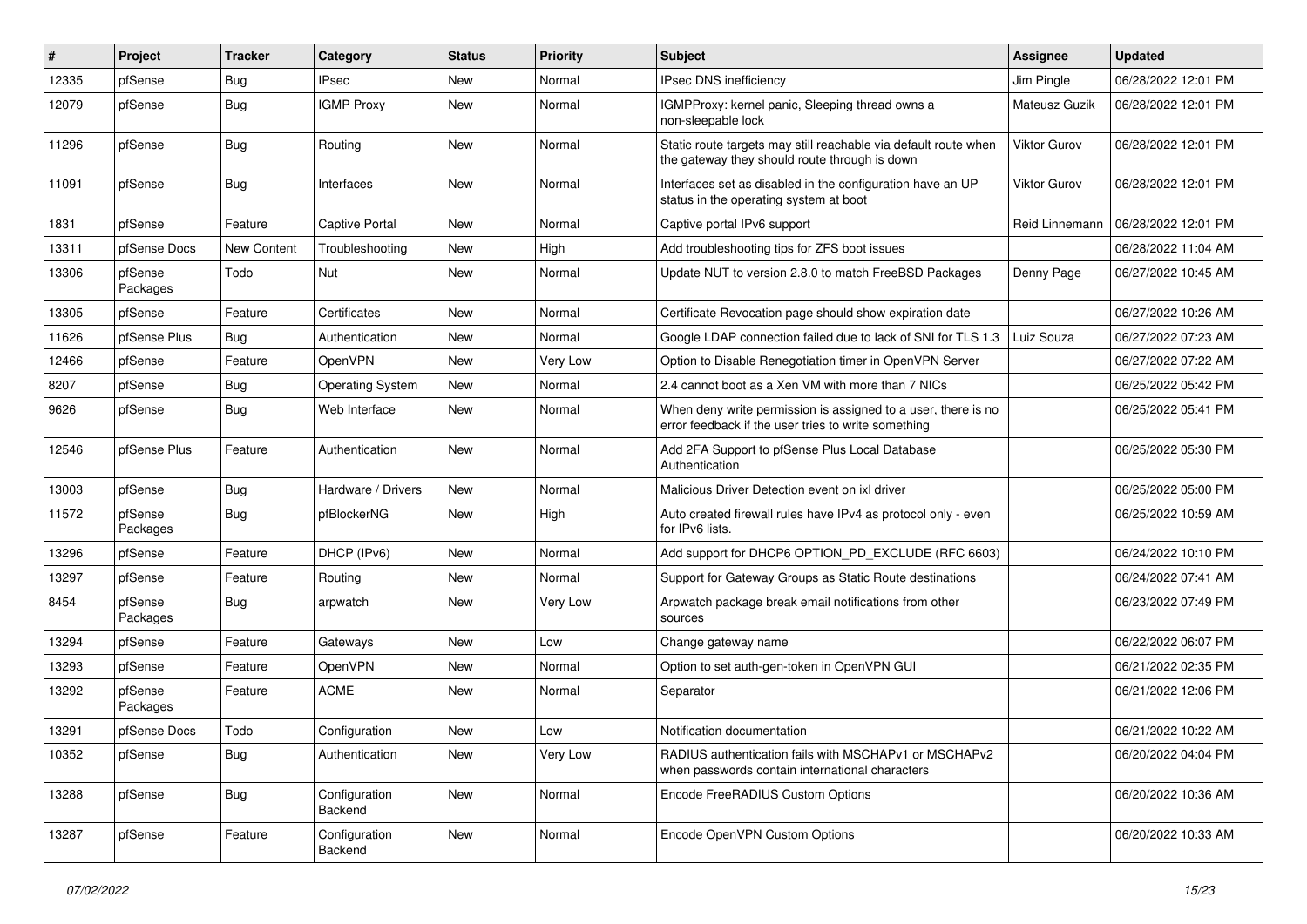| ∦     | <b>Project</b>      | <b>Tracker</b> | Category                        | <b>Status</b> | <b>Priority</b> | <b>Subject</b>                                                                                  | Assignee            | <b>Updated</b>      |
|-------|---------------------|----------------|---------------------------------|---------------|-----------------|-------------------------------------------------------------------------------------------------|---------------------|---------------------|
| 12982 | pfSense<br>Packages | Bug            | FreeRADIUS                      | New           | Normal          | FreeRadius RadReply table entries missing from pf                                               |                     | 06/19/2022 05:38 PM |
| 13284 | pfSense<br>Packages | Feature        | FreeRADIUS                      | New           | Normal          | Option to define "Issuer" in OPT configuration.                                                 | Jakob<br>Nordgarden | 06/19/2022 12:10 PM |
| 13280 | pfSense             | <b>Bug</b>     | Unknown                         | New           | Normal          | Entries duplicated in /boot/loader.conf                                                         |                     | 06/19/2022 11:11 AM |
| 13279 | pfSense             | <b>Bug</b>     | Interfaces                      | New           | Normal          | DHCP config override affects Gateway installation.                                              |                     | 06/17/2022 07:25 AM |
| 13167 | pfSense             | Bug            | Dynamic DNS                     | New           | Normal          | phpDynDNS: DigitalOcean ddns update fails (bad request,<br>invalid character '-' in request_id) |                     | 06/16/2022 09:30 PM |
| 13277 | pfSense             | Bug            | <b>IGMP Proxy</b>               | New           | Normal          | IGMP Proxy webConfigurator Page Always Produces Error                                           |                     | 06/16/2022 07:50 PM |
| 13276 | pfSense             | <b>Bug</b>     | <b>IGMP Proxy</b>               | New           | Normal          | IGMP Proxy Error Message for Logging Links to System Log<br>Instead of Routing Log              |                     | 06/16/2022 07:48 PM |
| 13273 | pfSense             | <b>Bug</b>     | DHCP (IPv4)                     | New           | Normal          | dhclient can use conflicting recorded leases                                                    |                     | 06/14/2022 11:07 AM |
| 13180 | pfSense<br>Packages | <b>Bug</b>     | pfBlockerNG                     | New           | High            | High CPU Utilization with pfb_filter <sup>[]</sup> since PfBlockerNG update<br>to devel 3.1.0_4 |                     | 06/14/2022 08:00 AM |
| 13267 | pfSense             | Bug            | OpenVPN                         | New           | Normal          | dpinger continues to run on OpenVPN gateway after<br>OpenVPN service is stopped.                |                     | 06/12/2022 02:49 PM |
| 13074 | pfSense Plus        | Bug            | Cryptographic<br><b>Modules</b> | New           | Normal          | AES-GCM with SafeXcel on Netgate 2100 causes MBUF<br>overload                                   |                     | 06/12/2022 11:14 AM |
| 13252 | pfSense             | <b>Bug</b>     | Upgrade                         | New           | Normal          | reduce frequency of php-fpm socket connection attempts from<br>check reload status              |                     | 06/12/2022 11:11 AM |
| 13206 | pfSense Plus        | <b>Bug</b>     | Hardware / Drivers              | <b>New</b>    | Normal          | SG-3100 LED GPIO hangs                                                                          |                     | 06/11/2022 07:01 PM |
| 13256 | pfSense             | Feature        | DHCP (IPv4)                     | New           | Normal          | Better handling of duplicate IPs in static DHCP assignments                                     |                     | 06/11/2022 04:51 PM |
| 13264 | pfSense             | Feature        | <b>IPsec</b>                    | New           | Normal          | IPSec Phase2 select multiple PFS key groups                                                     |                     | 06/10/2022 04:29 PM |
| 13263 | pfSense             | Bug            | DHCP (IPv4)                     | New           | Low             | Deleting a static DHCP entry when the related IP is not in the<br>arp table spams the log       |                     | 06/10/2022 11:18 AM |
| 10446 | pfSense             | Feature        | Rules / NAT                     | New           | Very Low        | VIP address is not shown in firewall rules                                                      |                     | 06/09/2022 02:07 PM |
| 13260 | pfSense             | Feature        | Authentication                  | New           | Normal          | Add support for OpenVPN static-challenge                                                        |                     | 06/09/2022 02:04 PM |
| 13255 | pfSense<br>Packages | Todo           | OpenVPN Client<br>Export        | New           | Normal          | Set PKCS#12 algorithm when exporting OpenVPN ZIP or<br>Windows bundles                          | Jim Pingle          | 06/08/2022 10:37 AM |
| 13088 | pfSense             | Bug            | OpenVPN                         | New           | Normal          | OpenVPN Client Overrides: properly hide/show form fields                                        | Jim Pingle          | 06/08/2022 09:15 AM |
| 10436 | pfSense<br>Packages | Bug            | softflowd                       | New           | Normal          | softflowd no longer sends flow data after upgrade (v0.9.9_1 -><br>v1.0.0)                       |                     | 06/07/2022 12:25 AM |
| 13249 | pfSense             | Bug            | Console Menu                    | New           | Normal          | Running playback comands multiple times results in PHP<br>error                                 |                     | 06/06/2022 07:02 AM |
| 13248 | pfSense             | Regression     | DHCP (IPv6)                     | New           | Normal          | IPv6 Router Advertisements runs when config.xml does not<br>contain an entry for the interface  |                     | 06/05/2022 07:44 PM |
| 13247 | pfSense<br>Packages | <b>Bug</b>     | open-vm-tools                   | New           | Low             | Open-VM-Tools service actions do not work                                                       |                     | 06/05/2022 07:09 PM |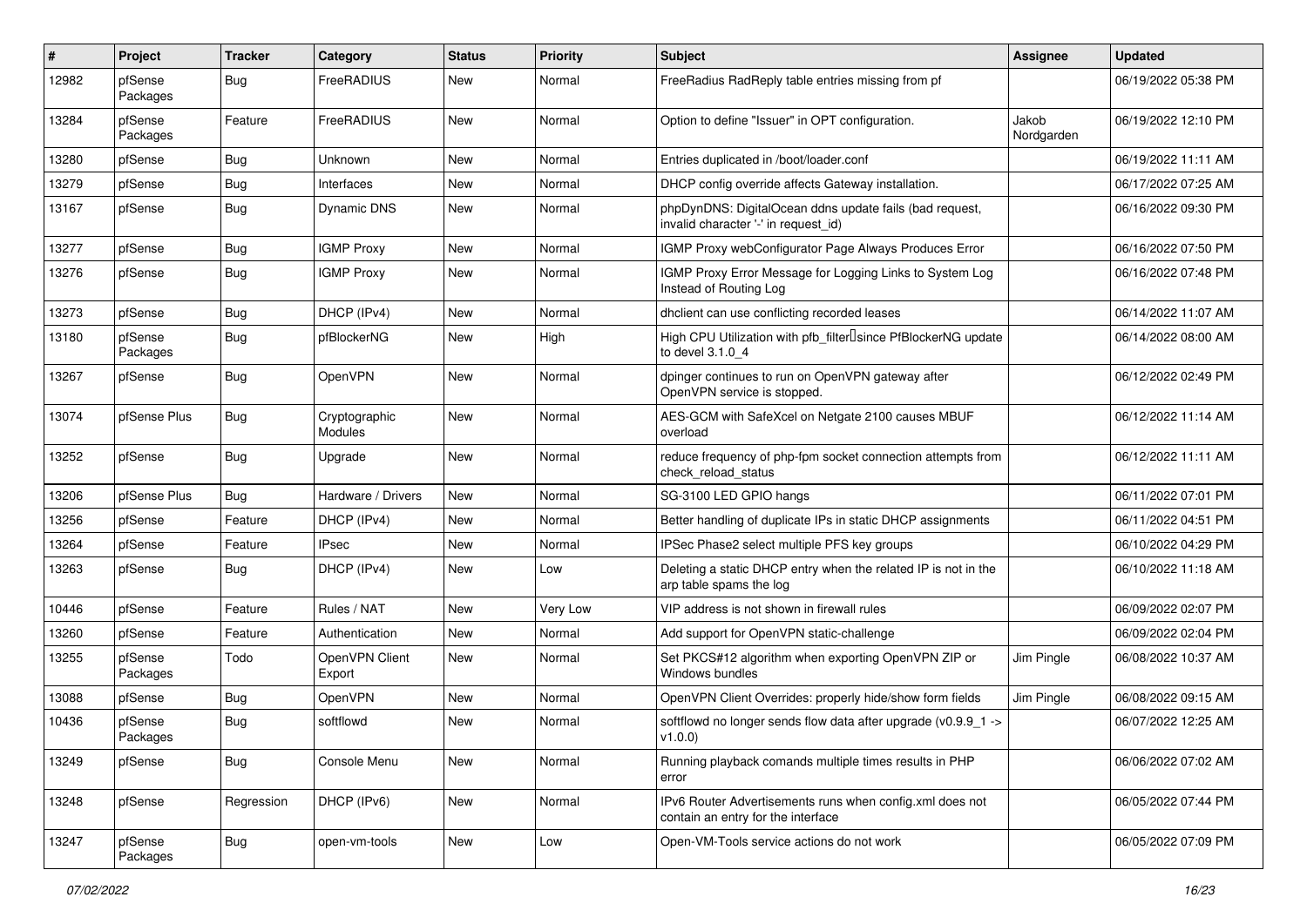| $\vert$ # | <b>Project</b>      | <b>Tracker</b> | Category               | <b>Status</b> | <b>Priority</b> | <b>Subject</b>                                                                                               | Assignee              | <b>Updated</b>      |
|-----------|---------------------|----------------|------------------------|---------------|-----------------|--------------------------------------------------------------------------------------------------------------|-----------------------|---------------------|
| 13246     | pfSense<br>Packages | Feature        | iperf                  | New           | Normal          | iperf3 service controls do not work                                                                          |                       | 06/05/2022 06:51 PM |
| 12974     | pfSense Plus        | Bug            | Installer              | New           | Normal          | Typing anything into 1100/2100 recovery installer causes<br>process to stop                                  |                       | 06/05/2022 04:10 PM |
| 13244     | pfSense             | Feature        | Web Interface          | <b>New</b>    | Normal          | Add help text under Timezone settings in the GUI                                                             |                       | 06/03/2022 01:00 PM |
| 13242     | pfSense             | Feature        | Gateway Monitoring     | <b>New</b>    | Normal          | Enhancements to static route creation/deletion for dpinger<br>monitor IPs                                    |                       | 06/03/2022 11:20 AM |
| 12095     | pfSense             | <b>Bug</b>     | Authentication         | New           | Normal          | Memory leak in pcscd                                                                                         |                       | 06/01/2022 01:01 PM |
| 13237     | pfSense             | <b>Bug</b>     | DHCP (IPv6)            | New           | Normal          | dhcp6c script cannot be executed safely                                                                      |                       | 06/01/2022 11:20 AM |
| 13236     | pfSense Docs        | Todo           | Products               | <b>New</b>    | Normal          | Document link speed limitations with igc and ix on 6100/4100                                                 |                       | 05/31/2022 05:53 PM |
| 12756     | pfSense Docs        | Todo           | WireGuard              | New           | Normal          | Feedback on pfSense Configuration Recipes - WireGuard<br>Remote Access VPN Configuration Example             | Christian<br>McDonald | 05/31/2022 11:42 AM |
| 10818     | pfSense<br>Packages | Feature        | New Package<br>Request | New           | Normal          | UDP Broadcast Relay                                                                                          |                       | 05/31/2022 02:13 AM |
| 10242     | pfSense<br>Packages | Feature        | New Package<br>Request | <b>New</b>    | Normal          | E2guardian Web filtering package                                                                             | Viktor Gurov          | 05/30/2022 10:40 AM |
| 12534     | pfSense Plus        | Feature        | Hardware / Drivers     | <b>New</b>    | Normal          | Generate a ISO Image for Remote Restore of pfSense Plus<br>on the XG-1537 and 1541 units with IPMI           |                       | 05/30/2022 10:28 AM |
| 8173      | pfSense             | Feature        | Interfaces             | <b>New</b>    | Normal          | dhcp6c - RAW Options                                                                                         |                       | 05/29/2022 05:34 PM |
| 12875     | pfSense             | Bug            | Package System         | New           | Normal          | Import zabbix-agent6 and zabbix-proxy6 from FreeBSD Ports                                                    |                       | 05/28/2022 06:50 PM |
| 12658     | pfSense<br>Packages | Feature        | darkstat               | New           | Normal          | Adding prometheus metrics to darkstat                                                                        |                       | 05/27/2022 09:44 PM |
| 13227     | pfSense             | Feature        | <b>IPsec</b>           | New           | High            | Enable IPSec Virtual IP Pool assignment by Radius for Mobile<br>Users - SIMPLE FIX                           |                       | 05/27/2022 10:15 AM |
| 13224     | pfSense             | <b>Bug</b>     | <b>Notifications</b>   | New           | Normal          | Email notification flood when UPS (NUT) and WAN send<br>notifications                                        |                       | 05/27/2022 01:58 AM |
| 13222     | pfSense             | <b>Bug</b>     | UPnP/NAT-PMP           | New           | Normal          | CARP IP does not listen for NAT-PMP packets                                                                  |                       | 05/26/2022 02:28 PM |
| 13220     | pfSense             | Feature        | Captive Portal         | New           | Very Low        | Voucher per-roll bandwidth restrictions and traffic quotas                                                   |                       | 05/26/2022 08:16 AM |
| 13219     | pfSense             | Feature        | <b>Captive Portal</b>  | New           | Very Low        | Enable/Disable single voucher roll                                                                           |                       | 05/26/2022 08:14 AM |
| 13217     | pfSense             | <b>Bug</b>     | DHCP (IPv4)            | New           | Normal          | dhclient using default pid file location which does not exist                                                | Viktor Gurov          | 05/26/2022 08:09 AM |
| 9536      | pfSense             | Feature        | DHCP (IPv6)            | New           | Normal          | Support dynamic prefix in DHCPv6 Server                                                                      |                       | 05/25/2022 04:27 AM |
| 13209     | pfSense<br>Packages | Bug            | pfBlockerNG            | New           | Low             | Parsing Filter log by pfBlockerNG creates IP Block log with<br>Source/Destination mixed up or wrong Direcion | Viktor Gurov          | 05/25/2022 03:50 AM |
| 13207     | pfSense<br>Packages | Feature        | pfBlockerNG            | New           | Normal          | The feed column on the Alerts page is confusing                                                              |                       | 05/24/2022 04:56 AM |
| 13202     | pfSense<br>Packages | Bug            | pfBlockerNG            | <b>New</b>    | Normal          | Missing Protocols on IP Feed Groups Advanced<br>Inbound/Outbound Firewall Rule settings                      |                       | 05/23/2022 08:58 AM |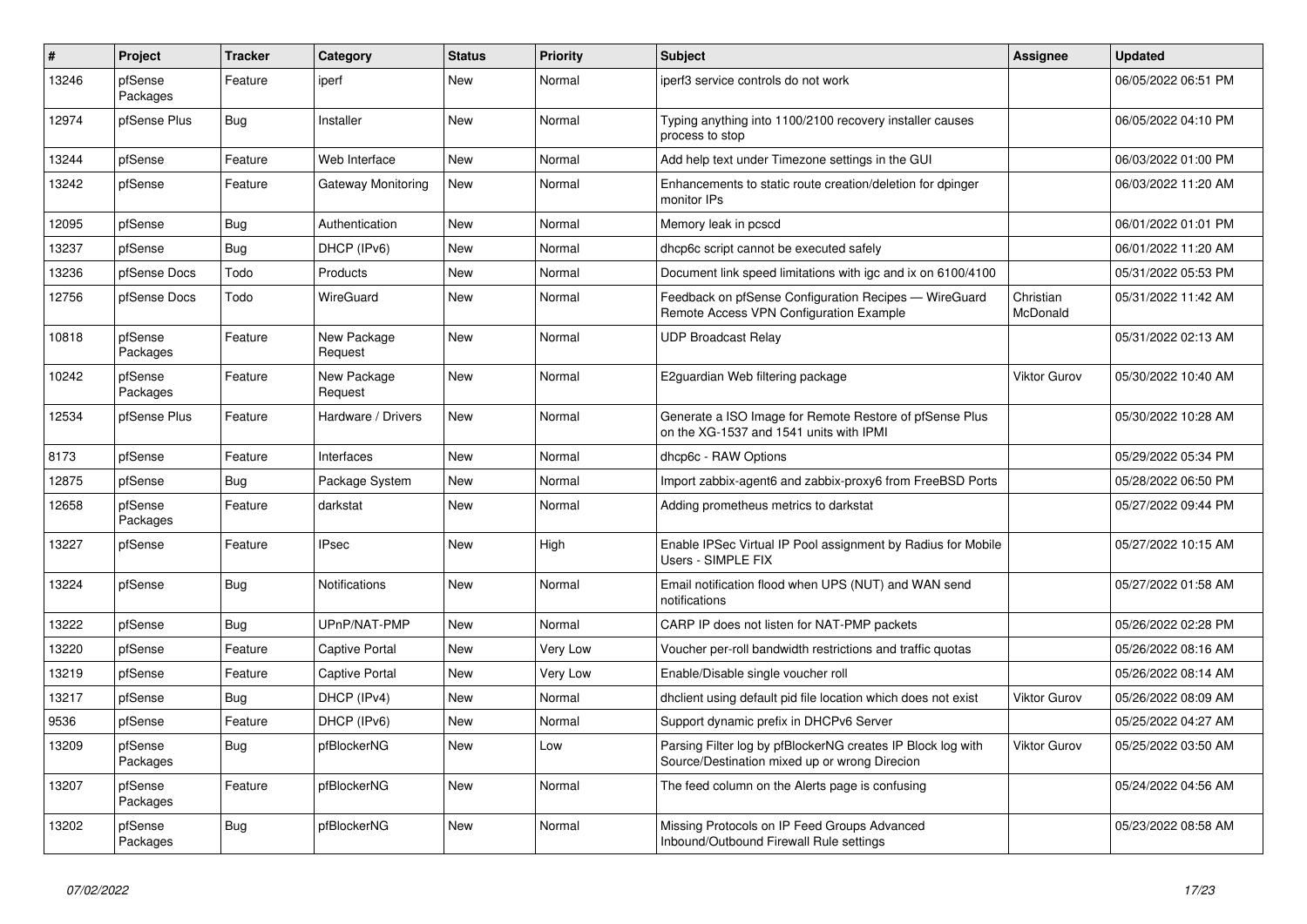| $\#$  | Project             | <b>Tracker</b> | Category      | <b>Status</b> | <b>Priority</b> | <b>Subject</b>                                                                                                                         | <b>Assignee</b> | <b>Updated</b>      |
|-------|---------------------|----------------|---------------|---------------|-----------------|----------------------------------------------------------------------------------------------------------------------------------------|-----------------|---------------------|
| 13201 | pfSense<br>Packages | Feature        | pfBlockerNG   | New           | Normal          | Add FireHol Security IP Feeds                                                                                                          |                 | 05/23/2022 06:34 AM |
| 13200 | pfSense<br>Packages | Feature        | pfBlockerNG   | New           | Normal          | Custom DNS Servers for Alert settings                                                                                                  |                 | 05/23/2022 06:16 AM |
| 13196 | pfSense<br>Packages | Feature        | pfBlockerNG   | New           | Normal          | remove NoVirusThanks feed                                                                                                              |                 | 05/23/2022 06:05 AM |
| 13198 | pfSense<br>Packages | Feature        | pfBlockerNG   | New           | Normal          | Dark Theme Styling issues - Alerts White bar                                                                                           |                 | 05/23/2022 06:05 AM |
| 13199 | pfSense<br>Packages | Feature        | pfBlockerNG   | New           | Normal          | Feed groups should not have the first listing in the group bar                                                                         |                 | 05/23/2022 06:03 AM |
| 13197 | pfSense<br>Packages | Feature        | pfBlockerNG   | New           | Normal          | Put a Single donation link and a proper patreon lin in the<br>pfBlocker Support Banner / Widget                                        |                 | 05/23/2022 05:35 AM |
| 13195 | pfSense<br>Packages | Feature        | pfBlockerNG   | New           | Normal          | Dedicated website for Feed mangement - Community Driven                                                                                |                 | 05/23/2022 05:22 AM |
| 13194 | pfSense<br>Packages | <b>Bug</b>     | pfBlockerNG   | New           | Normal          | Remove dead Malc0de feed                                                                                                               |                 | 05/23/2022 05:16 AM |
| 4451  | pfSense             | <b>Bug</b>     | DHCP (IPv4)   | New           | Low             | Status DHCP Leases shows double entries for static entries<br>without IP address                                                       | Phillip Davis   | 05/21/2022 04:55 PM |
| 13179 | pfSense<br>Packages | Feature        | pfBlockerNG   | New           | High            | Search based on CIDR                                                                                                                   |                 | 05/17/2022 09:45 AM |
| 13168 | pfSense             | Feature        | Dashboard     | New           | Low             | Multiple Dashboard views for a single user                                                                                             |                 | 05/16/2022 07:53 AM |
| 9295  | pfSense             | Bug            | PPPoE Server  | New           | Very High       | IPv6 PD does not work with PPPOE (Server & Client)                                                                                     |                 | 05/15/2022 10:53 AM |
| 13158 | pfSense             | Bug            | Web Interface | New           | Normal          | Input validation error when applying limiter changes                                                                                   |                 | 05/14/2022 05:32 PM |
| 13159 | pfSense             | Todo           | Web Interface | New           | Very Low        | Decrease distance between img-buttons in webGUI to<br>eliminate mistake entry                                                          |                 | 05/14/2022 06:52 AM |
| 13161 | pfSense             | Feature        | Web Interface | New           | Very Low        | FLASH PORT'S LED button, to help quickly find port that need<br>to be connected to patch&cable                                         |                 | 05/14/2022 06:35 AM |
| 13144 | pfSense             | <b>Bug</b>     | Rules / NAT   | New           | Very Low        | Firewall rule entries can get out of sync when entries are<br>deleted while other administrators are editing entries<br>simultaneously |                 | 05/10/2022 07:26 AM |
| 13141 | pfSense<br>Packages | <b>Bug</b>     | squidguard    | New           | Normal          | wrong page squidguard block                                                                                                            |                 | 05/09/2022 05:33 PM |
| 13135 | pfSense<br>Packages | Feature        | pfBlockerNG   | New           | Normal          | Add dibdot DoH-IP-blocklists feeds                                                                                                     | Viktor Gurov    | 05/08/2022 01:50 AM |
| 12597 | pfSense Docs        | New Content    | Hardware      | New           | Normal          | How to reset IPMI settings and password for Netgate<br>appliances                                                                      |                 | 05/07/2022 12:33 PM |
| 13138 | pfSense<br>Packages | Feature        | pfBlockerNG   | New           | Normal          | DNS over HTTPS/TLS Blocking should be removed from<br>SafeSearch                                                                       |                 | 05/07/2022 02:52 AM |
| 13137 | pfSense<br>Packages | Feature        | pfBlockerNG   | New           | Normal          | ckuethe/doh-blocklist.txt add to DoH feeds                                                                                             |                 | 05/07/2022 02:39 AM |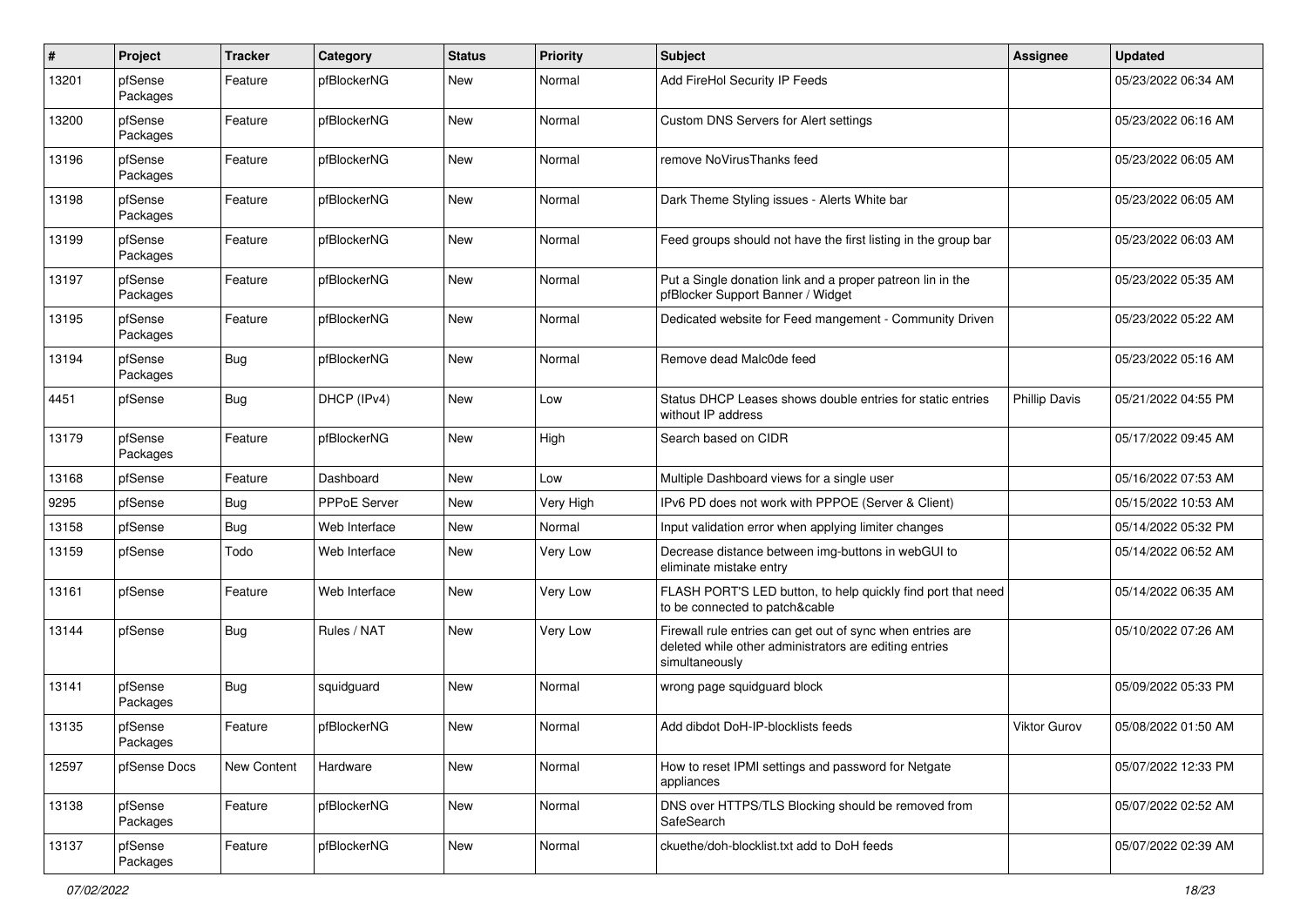| $\sharp$ | Project             | Tracker    | Category                     | <b>Status</b> | <b>Priority</b> | Subject                                                                                                  | <b>Assignee</b> | <b>Updated</b>      |
|----------|---------------------|------------|------------------------------|---------------|-----------------|----------------------------------------------------------------------------------------------------------|-----------------|---------------------|
| 13136    | pfSense<br>Packages | Feature    | pfBlockerNG                  | New           | Normal          | Add crypt0rr DNS-over-HTTPS (DOH) provider list feeds                                                    |                 | 05/07/2022 02:27 AM |
| 13053    | pfSense<br>Packages | Bug        | <b>ACME</b>                  | New           | Normal          | LoopiaAPI error handling                                                                                 |                 | 05/05/2022 10:58 AM |
| 13128    | pfSense<br>Packages | <b>Bug</b> | Zabbix                       | New           | Normal          | Zabbix Agent 6: HA Server Setup                                                                          |                 | 05/05/2022 01:55 AM |
| 13110    | pfSense             | <b>Bug</b> | CARP                         | New           | Very Low        | changing CARP VIP address does not update outbound NAT<br>interface IP                                   |                 | 05/03/2022 02:52 PM |
| 1819     | pfSense             | Bug        | <b>DNS Resolver</b>          | New           | Normal          | DNS Resolver Not Registering DHCP Server Specified<br>Domain Name                                        | Luiz Souza      | 04/28/2022 01:53 PM |
| 13108    | pfSense Docs        | Todo       | Installation /<br>Upgrades   | New           | Normal          | ZFS filesystem implications                                                                              | Jim Pingle      | 04/27/2022 03:18 PM |
| 13091    | pfSense             | Feature    | OpenVPN                      | New           | Normal          | RFE: Ability to specify the order of OpenVPN Authentication<br>servers                                   |                 | 04/22/2022 04:30 PM |
| 13090    | pfSense             | Bug        | OpenVPN                      | New           | Normal          | OpenVPN: do not use legacy deprecated netbios settings                                                   | Jim Pingle      | 04/22/2022 11:19 AM |
| 13089    | pfSense             | <b>Bug</b> | OpenVPN                      | New           | Normal          | OpenVPN: fix some netbios options were preserved even if<br>teh Netbios option was unchecked             | Jim Pingle      | 04/22/2022 11:06 AM |
| 13087    | pfSense             | Bug        | OpenVPN                      | New           | Normal          | OpenVPN Server: hide WINS servers list when netbios option<br>is unchecked while WINS servers is checked |                 | 04/22/2022 10:29 AM |
| 11970    | pfSense<br>Packages | Bug        | Coreboot                     | New           | Normal          | Netgate Firmware Upgrade Doesn't Work on XG-2758                                                         |                 | 04/21/2022 12:39 PM |
| 11398    | pfSense<br>Packages | <b>Bug</b> | pfBlockerNG                  | New           | Normal          | pfBlocker upgrade hangs forever                                                                          |                 | 04/21/2022 12:39 PM |
| 10909    | pfSense<br>Packages | Feature    | PIMD                         | New           | Normal          | #define MAXVIFS 32 to 64                                                                                 |                 | 04/21/2022 12:39 PM |
| 10690    | pfSense             | Bug        | Installer                    | New           | Low             | Not possible to make UFS install on ZFS formatted drive                                                  |                 | 04/21/2022 12:39 PM |
| 10544    | pfSense             | Bug        | User Manager /<br>Privileges | New           | Normal          | It's not possible to add a user to group operator using the gui                                          |                 | 04/21/2022 12:39 PM |
| 10530    | pfSense             | Bug        | Upgrade                      | New           | Normal          | Convert config version to be based on product version                                                    |                 | 04/21/2022 12:39 PM |
| 10513    | pfSense             | Bug        | Rules / NAT                  | New           | Normal          | State issues with policy routing and HA failover                                                         |                 | 04/21/2022 12:39 PM |
| 9544     | pfSense             | Feature    | Routing                      | New           | Normal          | Enable RADIX_MPATH                                                                                       |                 | 04/21/2022 12:39 PM |
| 9165     | pfSense             | Feature    | Authentication               | New           | Normal          | only IPs can be added to sshguard whitelist                                                              |                 | 04/21/2022 12:39 PM |
| 9136     | pfSense             | Bug        | DHCP (IPv6)                  | New           | High            | IPv6 Tracking Interfaces Lose IPv6 Address in Certain Cases                                              |                 | 04/21/2022 12:39 PM |
| 8313     | pfSense             | <b>Bug</b> | Notifications                | New           | Normal          | STARTTLS auto detection not working                                                                      |                 | 04/21/2022 12:39 PM |
| 8264     | pfSense<br>Packages | <b>Bug</b> | FreeRADIUS                   | New           | Normal          | Radiusd restart on WAN change results in freeradius not<br>running (and possible solution)               |                 | 04/21/2022 12:39 PM |
| 6823     | pfSense             | <b>Bug</b> | Interfaces                   | New           | Normal          | No connectivity after changing link state to UP                                                          |                 | 04/21/2022 12:39 PM |
| 6186     | pfSense             | Bug        | Services                     | New           | Normal          | race conditions in service startup                                                                       |                 | 04/21/2022 12:39 PM |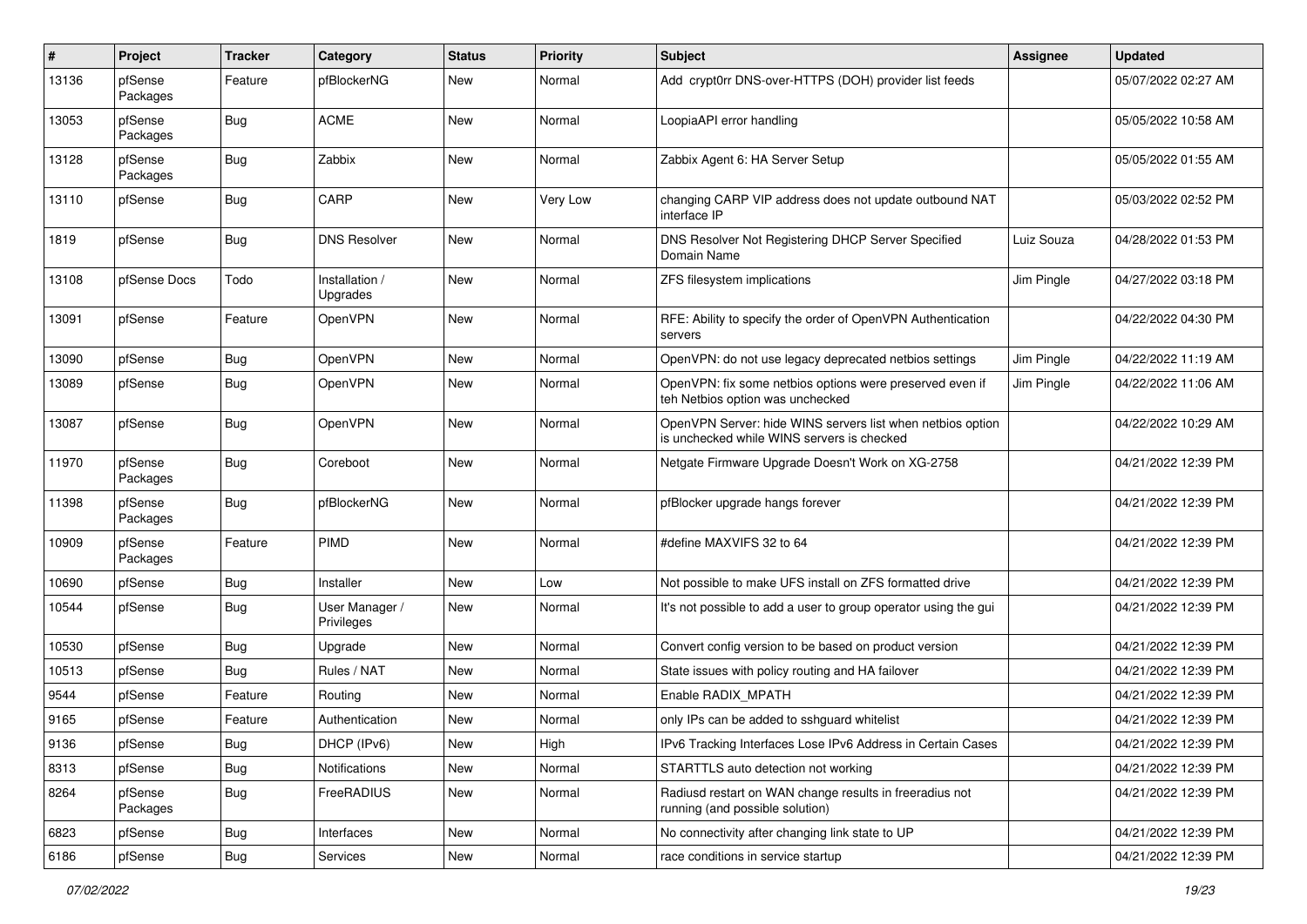| ∦     | Project             | <b>Tracker</b> | Category                        | <b>Status</b> | <b>Priority</b> | <b>Subject</b>                                                                                              | Assignee              | <b>Updated</b>      |
|-------|---------------------|----------------|---------------------------------|---------------|-----------------|-------------------------------------------------------------------------------------------------------------|-----------------------|---------------------|
| 5786  | pfSense             | Bug            | Web Interface                   | <b>New</b>    | Normal          | Check WebConfigurator port for conflicts                                                                    |                       | 04/21/2022 12:39 PM |
| 5510  | pfSense             | Feature        | Package System                  | <b>New</b>    | Normal          | Need a simple way to enable/disable package-installed<br>services                                           |                       | 04/21/2022 12:39 PM |
| 5074  | pfSense             | Feature        | Upgrade                         | New           | Normal          | Standard release notes URLs to facilitate GUI viewing before<br>upgrade                                     |                       | 04/21/2022 12:39 PM |
| 946   | pfSense             | Feature        | <b>IPsec</b>                    | New           | Normal          | Allow aliases to be used to define IPsec phase 2 networks                                                   |                       | 04/21/2022 12:39 PM |
| 790   | pfSense             | Feature        | <b>Operating System</b>         | <b>New</b>    | Normal          | Advanced options for dnsclient (resolv.conf)                                                                |                       | 04/21/2022 12:39 PM |
| 12183 | pfSense             | Regression     | Interfaces                      | <b>New</b>    | Low             | Changing MAC address for PPP parent interface stopped<br>working                                            |                       | 04/20/2022 04:16 PM |
| 13073 | pfSense<br>Packages | Bug            | Squid                           | <b>New</b>    | Normal          | ClamAV - clamd dies with high CPU load and thus the C-ICAP<br>of squid-reverse proxy causes http:500 errors |                       | 04/19/2022 05:38 AM |
| 13068 | pfSense             | Bug            | Aliases / Tables                | <b>New</b>    | Normal          | Error loading rules when URL Table IPs content is empty                                                     |                       | 04/17/2022 09:07 PM |
| 13067 | pfSense             | Bug            | FilterDNS                       | <b>New</b>    | Normal          | filterdns resolve interval is twice the intended value                                                      |                       | 04/17/2022 07:45 PM |
| 2358  | pfSense             | Feature        | Rules / NAT                     | New           | Normal          | NAT64 Support                                                                                               |                       | 04/16/2022 06:52 PM |
| 12338 | pfSense<br>Packages | Bug            | <b>RRD Summary</b>              | New           | Normal          | RRD Summary does not report data on 3100                                                                    |                       | 04/15/2022 02:54 PM |
| 13058 | pfSense             | Todo           | Rules / NAT                     | <b>New</b>    | Normal          | Add static routes and directly connected networks back to<br>policy route negation rules                    |                       | 04/13/2022 08:05 AM |
| 13054 | pfSense             | Feature        | Package System                  | <b>New</b>    | Normal          | Package plugin hook for web server configuration stanzas                                                    | Jim Pingle            | 04/12/2022 03:04 PM |
| 13051 | pfSense             | <b>Bug</b>     | <b>Traffic Shaper</b><br>(ALTQ) | <b>New</b>    | Normal          | Firewall traffic shaper by interface selection unknow                                                       |                       | 04/12/2022 07:03 AM |
| 12522 | pfSense             | Feature        | OpenVPN                         | <b>New</b>    | Very Low        | More flexible Client-Specific Override options for controlling<br>options pushed to clients                 |                       | 04/11/2022 03:11 PM |
| 12916 | pfSense<br>Packages | Bug            | pfBlockerNG                     | New           | Normal          | pfBlockerNG-devel cron job does not trigger xmlrpc sync                                                     | <b>Viktor Gurov</b>   | 04/11/2022 12:55 PM |
| 13046 | pfSense             | Bug            | Rules / NAT                     | <b>New</b>    | Normal          | Floating rule applied to IPv6 interface with a SLAAC DHCPv6<br>gateway reports error on boot                |                       | 04/11/2022 09:50 AM |
| 13045 | pfSense<br>Packages | Bug            | WireGuard                       | <b>New</b>    | Normal          | Firewall floating rules ignore WireGuard traffic                                                            |                       | 04/11/2022 09:40 AM |
| 13044 | pfSense<br>Packages | Feature        | Mail report                     | New           | Normal          | Customized reporting                                                                                        |                       | 04/11/2022 09:22 AM |
| 13043 | pfSense<br>Packages | Bug            | WireGuard                       | New           | Normal          | OSPF over Wireguard interface doesn't populate neighbors<br>after reboot                                    |                       | 04/11/2022 09:22 AM |
| 13039 | pfSense<br>Packages | Feature        | AWS VPC                         | New           | Normal          | Handle transit gateway VPNs in the AWS VPN wizard                                                           |                       | 04/11/2022 07:31 AM |
| 12924 | pfSense<br>Packages | <b>Bug</b>     | WireGuard                       | New           | Normal          | DNS Resolver WireGuard ACL Inconsistency                                                                    | Christian<br>McDonald | 04/10/2022 10:36 AM |
| 12524 | pfSense Plus        | Feature        | <b>Operating System</b>         | New           | Normal          | OpenSSL QAT Engine                                                                                          |                       | 04/10/2022 02:54 AM |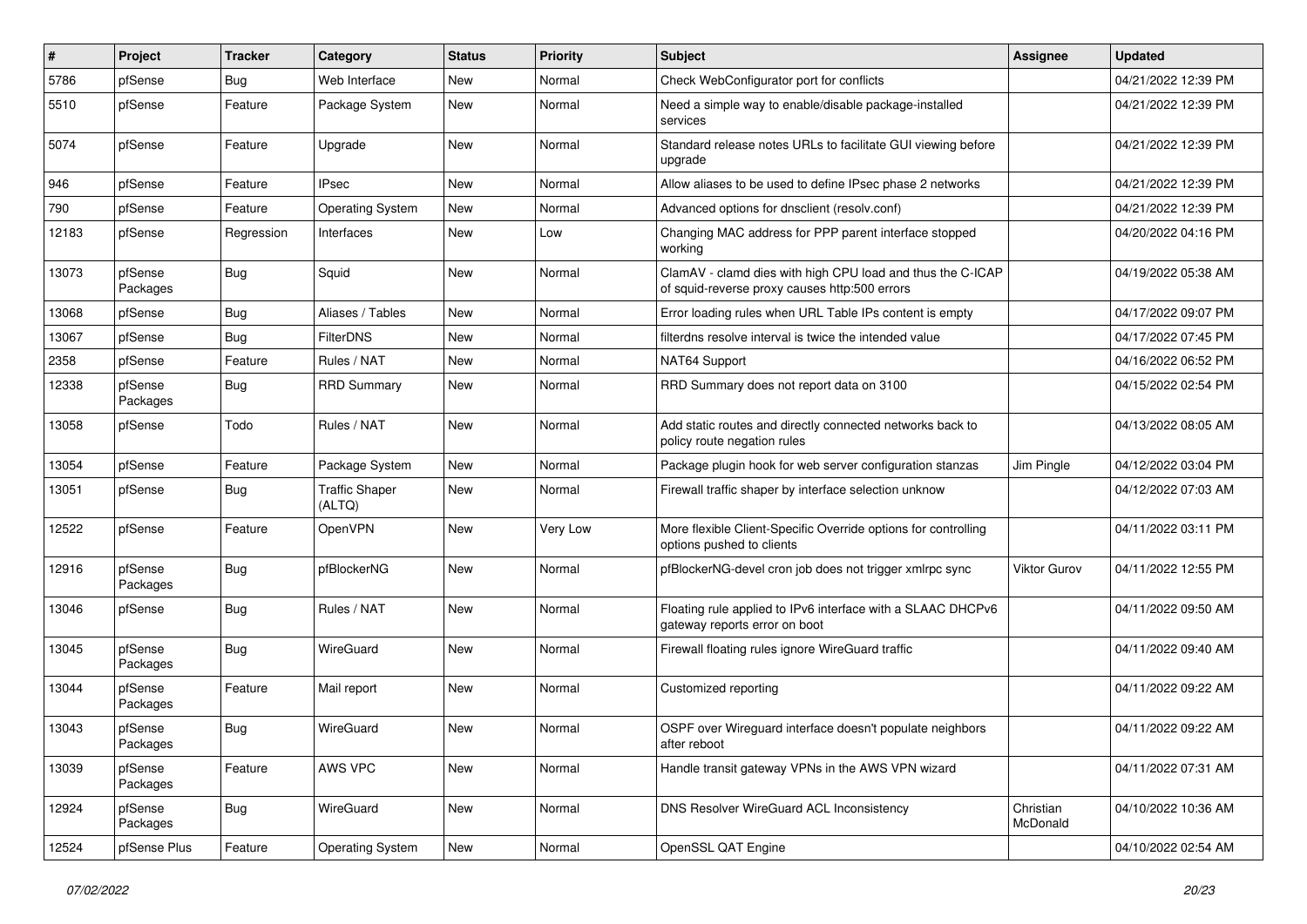| #     | Project             | <b>Tracker</b> | Category                                 | <b>Status</b> | <b>Priority</b> | <b>Subject</b>                                                                                                     | <b>Assignee</b>     | <b>Updated</b>      |
|-------|---------------------|----------------|------------------------------------------|---------------|-----------------|--------------------------------------------------------------------------------------------------------------------|---------------------|---------------------|
| 12950 | pfSense             | Bug            | Routing                                  | New           | Normal          | OpenVPN as default gateway does not get set at boot time                                                           |                     | 04/09/2022 05:46 PM |
| 13017 | pfSense             | Feature        | Packet Capture                           | New           | Normal          | Packet capture: add preview results while capture is running                                                       |                     | 04/09/2022 11:08 AM |
| 9833  | pfSense<br>Packages | Feature        | ACME                                     | New           | Normal          | ACME: add ability to use custom ACME server                                                                        |                     | 04/07/2022 11:31 AM |
| 13020 | pfSense Docs        | Todo           | <b>Firewall Rules</b>                    | <b>New</b>    | Normal          | easyrule command documentation should document<br>permissible wildcards                                            | Jim Pingle          | 04/04/2022 08:01 AM |
| 12774 | pfSense             | Bug            | Backup / Restore                         | <b>New</b>    | Normal          | Picture widget image is not saved in backup                                                                        |                     | 04/04/2022 04:48 AM |
| 13018 | pfSense<br>Packages | <b>Bug</b>     | pfBlockerNG                              | <b>New</b>    | Normal          | TLD and DNSBL Safesearch DOH conflict disables TLD block<br>when conflicting DOH FQDN is deselected or whitelisted |                     | 04/01/2022 05:59 PM |
| 13016 | pfSense Docs        | New Content    | Virtualization                           | <b>New</b>    | Normal          | Workaround for bandwith issues since 2.6 when installed in<br>Hyper-V                                              |                     | 04/01/2022 01:06 PM |
| 13009 | pfSense             | Feature        | OpenVPN                                  | <b>New</b>    | Normal          | Add option for multiple remote addresses to OpenVPN Client                                                         |                     | 03/31/2022 12:42 PM |
| 13000 | pfSense             | <b>Bug</b>     | <b>IPsec</b>                             | New           | Low             | IPsec AES-GCM encryption algorithm "Key Length" field<br>should be labeled "ICV Length"                            |                     | 03/30/2022 07:40 AM |
| 12922 | pfSense             | Bug            | DHCP (IPv4)                              | New           | Normal          | Classless static routes received on DHCP WAN can override<br>chosen default gateway                                |                     | 03/28/2022 10:08 AM |
| 1826  | pfSense             | Feature        | <b>PPPoE Server</b>                      | <b>New</b>    | Normal          | PPPoE server IPv6 support                                                                                          |                     | 03/25/2022 04:25 PM |
| 7783  | pfSense             | Feature        | <b>Operating System</b>                  | New           | Normal          | Support for hosting VMs on pfSense using bhyve                                                                     |                     | 03/25/2022 11:53 AM |
| 12927 | pfSense             | Bug            | <b>OpenVPN</b>                           | <b>New</b>    | Normal          | OpenVPN with OCSP enabled allows connections with<br>revoked certificates                                          |                     | 03/24/2022 08:22 AM |
| 12978 | pfSense Docs        | Correction     | Monitoring                               | <b>New</b>    | Normal          | Correction to iftop section of Monitoring Bandwidth Usage                                                          | Jim Pingle          | 03/23/2022 11:18 AM |
| 12863 | pfSense             | Feature        | Authentication                           | New           | Very Low        | dynamically tune sha512crypt rounds                                                                                | Jim Pingle          | 03/19/2022 12:53 PM |
| 11732 | pfSense Plus        | Feature        | Hardware / Drivers                       | New           | Normal          | Add VXLAN Support to pfSense Plus                                                                                  |                     | 03/15/2022 02:35 AM |
| 12400 | pfSense Docs        | Correction     | <b>NAT</b>                               | <b>New</b>    | Normal          | NAT 1:1 documentation - multi-wan information                                                                      |                     | 03/13/2022 12:53 PM |
| 12938 | pfSense             | <b>Bug</b>     | IPv6 Router<br>Advertisements<br>(RADVD) | New           | Normal          | MaxRtrAdvInterval would allow stale DNS servers to be<br>deleted faster                                            |                     | 03/12/2022 09:37 AM |
| 12932 | pfSense<br>Packages | Feature        | pfBlockerNG                              | <b>New</b>    | High            | pfblockerng per user whitelist                                                                                     |                     | 03/11/2022 11:08 AM |
| 855   | pfSense             | Feature        | Multi-WAN                                | <b>New</b>    | Normal          | Ability to selectively kill states on gateways recovery                                                            |                     | 03/11/2022 08:30 AM |
| 12623 | pfSense<br>Packages | Bug            | <b>ACME</b>                              | <b>New</b>    | Normal          | acme.sh package   DNS-ISPConfig settings                                                                           | <b>Viktor Gurov</b> | 03/10/2022 03:42 PM |
| 12918 | pfSense<br>Packages | Feature        | pfBlockerNG                              | New           | Normal          | pfBlockerNG-devel changes from xmlrpc sync do not take<br>effect immediately                                       |                     | 03/07/2022 02:29 PM |
| 12670 | pfSense<br>Packages | Bug            | <b>ACME</b>                              | New           | Normal          | ACME package writes credentials to system log                                                                      | Viktor Gurov        | 03/07/2022 10:58 AM |
| 12909 | pfSense<br>Packages | Feature        | Suricata                                 | New           | Normal          | Convert Suricata GeoIP Lookup feature on ALERTS tab to<br>use local GeoIP2 database                                | Viktor Gurov        | 03/07/2022 08:28 AM |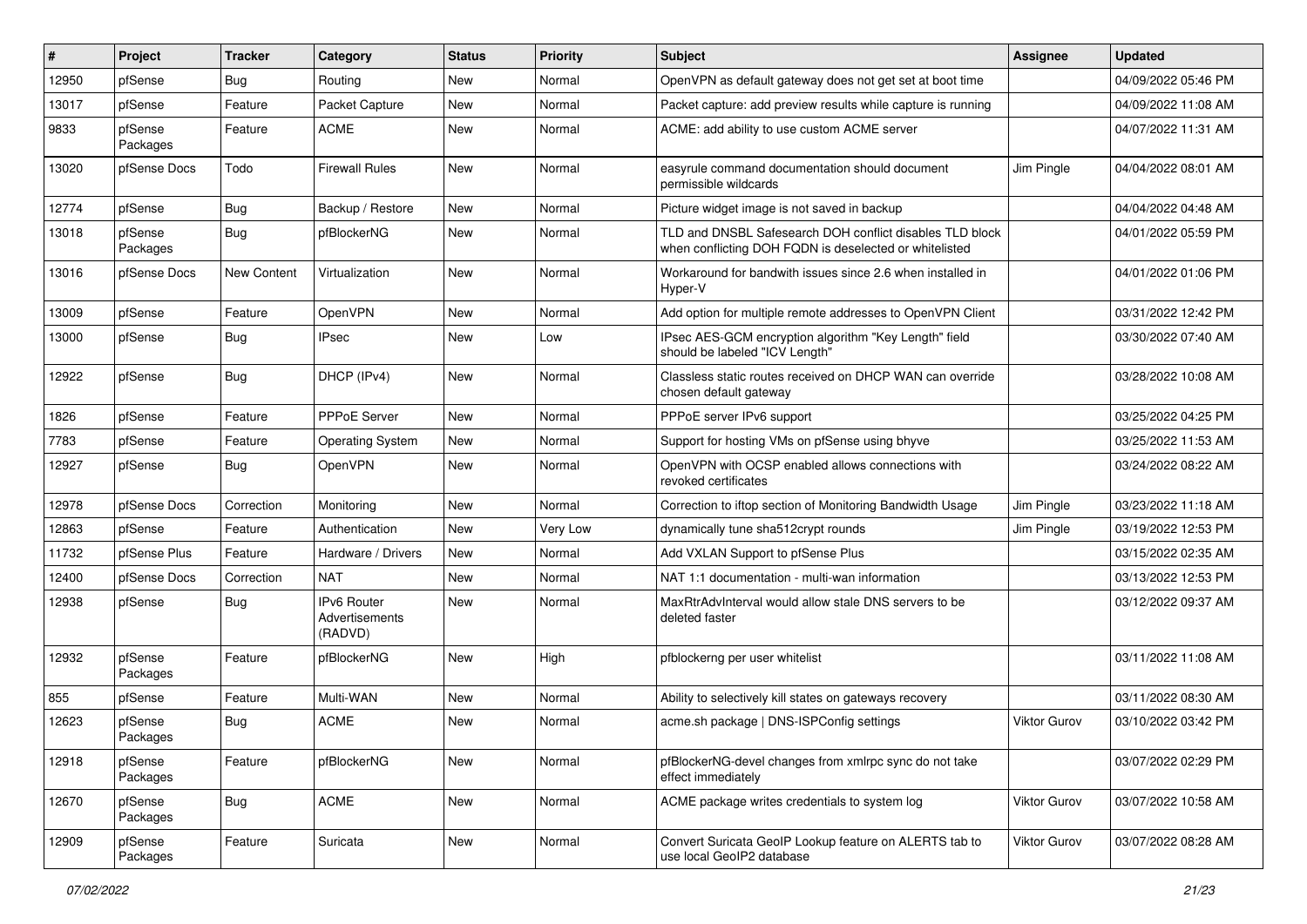| #     | Project             | Tracker    | Category                | <b>Status</b> | <b>Priority</b> | <b>Subject</b>                                                                                 | <b>Assignee</b>     | <b>Updated</b>      |
|-------|---------------------|------------|-------------------------|---------------|-----------------|------------------------------------------------------------------------------------------------|---------------------|---------------------|
| 12905 | pfSense             | <b>Bug</b> | Web Interface           | New           | Normal          | Add VLAN Re-assignment to Import Interface Mismatch<br>Wizard                                  |                     | 03/07/2022 08:05 AM |
| 12903 | pfSense             | Feature    | <b>Notifications</b>    | New           | Normal          | alternative authentication methods for email notifications?                                    |                     | 03/07/2022 07:52 AM |
| 11827 | pfSense<br>Packages | Feature    | <b>ACME</b>             | New           | Normal          | Please include acme deploy folder/scripts                                                      |                     | 03/06/2022 04:31 AM |
| 12899 | pfSense<br>Packages | Bug        | Suricata                | New           | Normal          | Suricata doesn't honor Pass List                                                               |                     | 03/04/2022 01:22 PM |
| 12894 | pfSense Plus        | Bug        | Certificates            | New           | Low             | duplicating freshly created certificates through refreshing                                    |                     | 03/03/2022 02:35 PM |
| 5922  | pfSense             | Feature    | <b>SNMP</b>             | New           | Normal          | SNMP - enable SNMP v3 functionality                                                            | <b>Viktor Gurov</b> | 03/02/2022 02:40 PM |
| 12889 | pfSense<br>Packages | Feature    | <b>FRR</b>              | New           | Normal          | FRR GUI add set ipv6 next-hop global                                                           |                     | 03/02/2022 06:10 AM |
| 12888 | pfSense             | Bug        | Rules / NAT             | New           | Normal          | pfSense sends un-NATed packets during OpenVPN startup                                          |                     | 03/01/2022 03:13 PM |
| 4632  | pfSense             | Feature    | <b>Operating System</b> | New           | Normal          | Support for Multipath TCP (MPTCP)                                                              | Jim Thompson        | 03/01/2022 05:39 AM |
| 12883 | pfSense Docs        | Todo       | <b>DNS</b>              | New           | Normal          | Feedback on Services - DNS Resolver - Host Overrides                                           |                     | 02/28/2022 07:54 PM |
| 11778 | pfSense             | Bug        | OpenVPN                 | <b>New</b>    | Normal          | OpenVPN uses 100% CPU after experiencing packet loss                                           |                     | 02/28/2022 07:38 AM |
| 12857 | pfSense             | Bug        | Gateways                | New           | Normal          | Firewall gateway goes away when making changes to Bridge0<br>device                            |                     | 02/27/2022 11:20 AM |
| 12259 | pfSense             | <b>Bug</b> | <b>Operating System</b> | New           | Normal          | Intel em NICs Suffering Performance Degradation on<br>FreeBSD12                                |                     | 02/25/2022 09:28 PM |
| 12874 | pfSense             | Feature    | OpenVPN                 | <b>New</b>    | Normal          | OpenVPN RADIUS Framed-Pool                                                                     |                     | 02/25/2022 02:24 PM |
| 12860 | pfSense<br>Packages | Feature    | New Package<br>Request  | New           | Normal          | add mmc-utils package to all images                                                            |                     | 02/24/2022 07:18 AM |
| 12861 | pfSense Docs        | Correction | Hardware                | New           | Normal          | pfSense hardware tuning guide references obsolete interface<br>loader variable & buffer limits |                     | 02/23/2022 05:31 PM |
| 12859 | pfSense<br>Packages | Feature    | Zabbix                  | New           | Normal          | Add Zabbix 6.0 LTS (agent and proxy) packages                                                  |                     | 02/23/2022 07:11 AM |
| 12849 | pfSense             | Bug        | <b>Operating System</b> | New           | Normal          | pfsync kernel crash on reboot                                                                  | Mateusz Guzik       | 02/22/2022 02:02 PM |
| 12850 | pfSense             | Bug        | Routing                 | New           | Low             | Console error during boot: "route: route has not been found"                                   |                     | 02/22/2022 08:27 AM |
| 12832 | pfSense Plus        | Feature    | Hardware / Drivers      | New           | Very Low        | 6100 configurable Blinking Blue LED                                                            |                     | 02/22/2022 07:30 AM |
| 12553 | pfSense             | Feature    | Backup / Restore        | New           | Normal          | Auto Config Backup: Allow selecting multiple backups for<br>deletion                           |                     | 02/22/2022 04:27 AM |
| 12848 | pfSense             | Feature    | <b>Dynamic DNS</b>      | New           | Normal          | Evaluation of the DynDNS "Result Match" string                                                 |                     | 02/22/2022 02:01 AM |
| 12845 | pfSense<br>Packages | <b>Bug</b> | softflowd               | New           | Normal          | softflowd wrong vlan tag                                                                       |                     | 02/21/2022 10:40 AM |
| 12828 | pfSense             | <b>Bug</b> | Wireless                | New           | Normal          | pfSense keeps crashing (Fatal trap 12: page fault while in<br>kernel mode)                     |                     | 02/21/2022 07:55 AM |
| 12708 | pfSense             | <b>Bug</b> | Aliases / Tables        | New           | Normal          | alias with non resolving DNS entry breaks underlying pf table                                  |                     | 02/20/2022 06:13 PM |